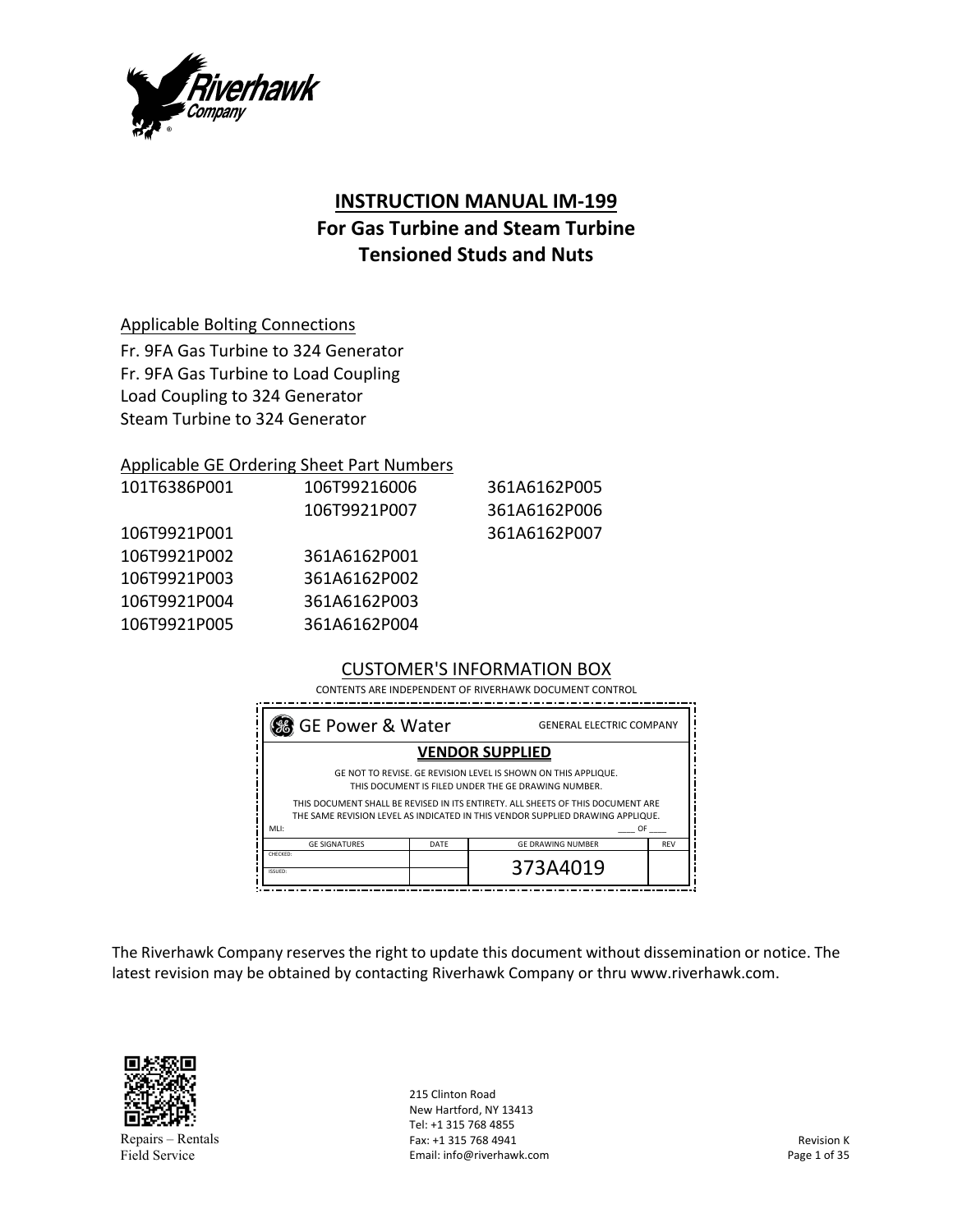# **Table of Contents**

| Section     | Description                                     | Page Number |
|-------------|-------------------------------------------------|-------------|
| 1.0         | <b>Cautions and Safety Warnings</b>             | 3           |
| 2.0         | Scope and GE Part Number Cross Reference        | 4           |
| 3.0         | <b>Quick Checklist</b>                          | 6           |
| 4.0         | <b>General Preparations</b>                     | 9           |
| 5.0         | <b>Hardware Set Preparations</b>                | 11          |
| 6.0         | <b>Stud and Nut Assembly</b>                    | 13          |
| 7.0         | <b>Hydraulic Tensioner Equipment Assembly</b>   | 15          |
| 8.0         | Assembly of Tensioner on Stud                   | 18          |
| 9.0         | <b>Stud Tensioning</b>                          | 21          |
| 10.0        | Thread Locking and Windage Plug Installation    | 23          |
| 11.0        | <b>Stud and Nut Removal</b>                     | 25          |
| 12.0        | <b>Storage Instructions</b>                     | 27          |
| 13.0        | <b>Frequently Asked Questions</b>               | 28          |
| 14.0        | <b>Revision History</b>                         | 30          |
| Appendix A1 | <b>EC Declaration of Conformity</b>             | 32          |
| Appendix A2 | <b>UKCA Declaration of Conformity</b>           | 33          |
| Appendix B1 | 18-Bolt Tensioning Pattern (GT-LC) Record Sheet | 34          |
| Appendix B2 | 16-Bolt Tensioning Pattern (LC-LG) Record Sheet | 35          |



215 Clinton Road<br>New Hartford New Hartford, NY 13413 Tel: +1 315 768 4855 Fax: +1 315 768 4941 Email: info@riverhawk.com

| <b>CUSTOMER'S INFORMATION BOX</b><br>CONTENTS ARE INDEPENDENT OF RIVERHAWK DOCUMENT CONTROL |                   |  |
|---------------------------------------------------------------------------------------------|-------------------|--|
| <b>GF DRAWING NUMBER</b>                                                                    | <b>RFV</b>        |  |
| 373A4019                                                                                    |                   |  |
|                                                                                             | <b>Revision K</b> |  |

 $\mathsf K$ Page 2 of 35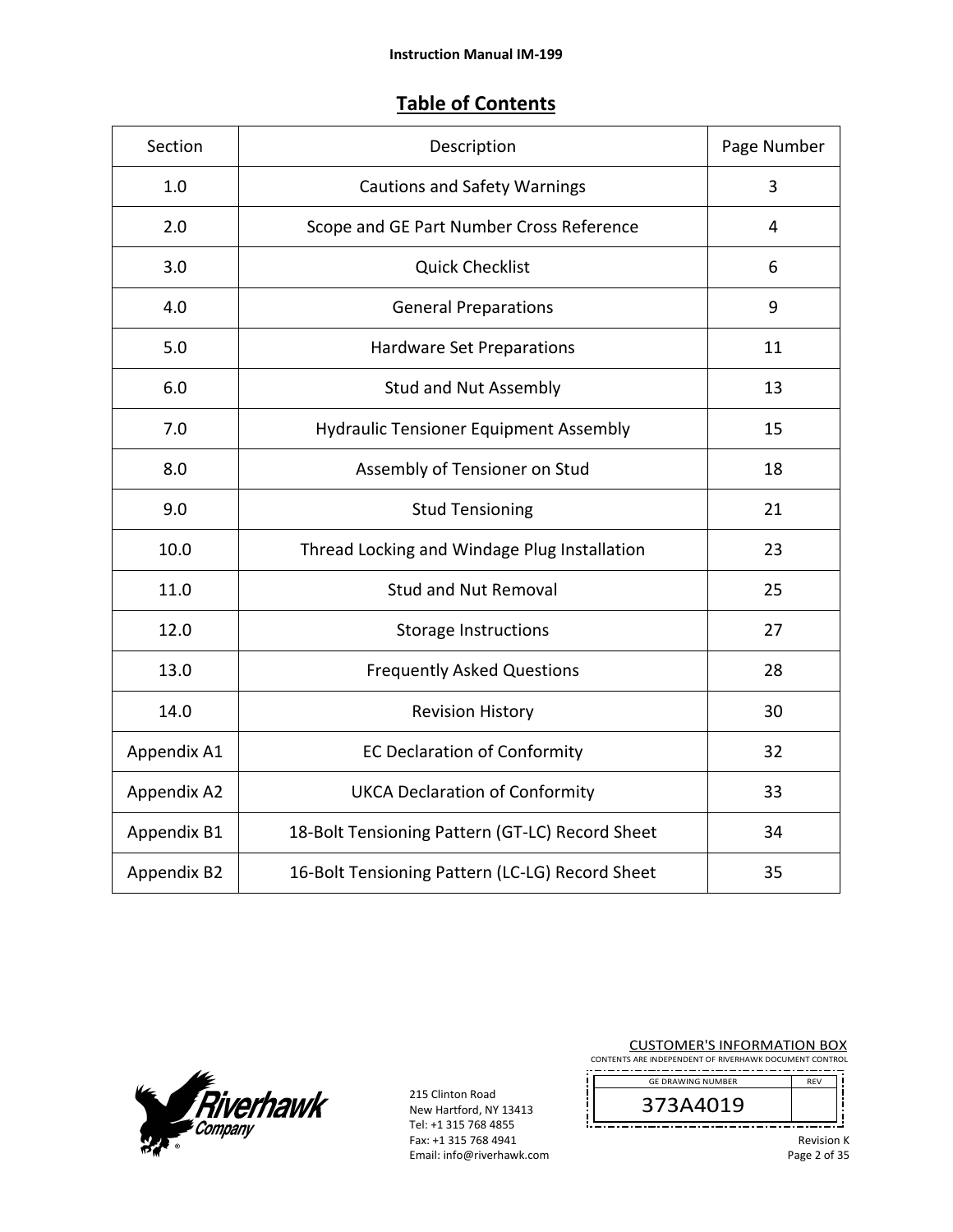### **1.0 Cautions and Safety Warnings**

#### **WARNING**

**Improper tool use and the failure to follow the correct procedures are the primary root causes of tool failures and personal injuries. A lack of training or experience can lead to incorrect hardware installation or incorrect tool use. Only trained operators with careful, deliberate actions should use hydraulic tensioners. Contact Riverhawk Company with any training needs.** 

### **WARNING**

Risk of high pressure hydraulic fluid injection. Riverhawk tools operate under high pressure. Thoroughly inspect all hoses and connections for damage or leaks prior to using this equipment.

#### **CAUTION**

Personal injury and equipment damage can occur if the proper health and safety codes and procedures are not followed. Contact the site's health and safety office to determine all applicable safety rules and regulations.

#### **WARNING**

The proper personal protective equipment must be worn at all times. Riverhawk recommends at a minimum, safety glasses, long sleeve shirt, hard hat, heavy work gloves, and steel toe shoes.

#### **CAUTION**

It is especially important to check the condition of the conical thread used to tension the stud. Thread damage from previous abuse can lead to failure of the stud or tensioning equipment

#### **CAUTION**

Riverhawk recommends that the tensioner should be returned to Riverhawk for periodic inspections. Replacement of obsolete tensioners is recommended. Functional upgrades are also recommended. The Riverhawk Service Returns Coordinator should be notified 3‐6 months prior to a planned outage to schedule an inspection service.

#### **WARNING**

A damaged burst disc must be replaced with a with a burst disc of the same design and pressure rating. Do not substitute a damaged burst disc with a different disc type, a different pressure rating, or a foreign object.



215 Clinton Road New Hartford, NY 13413 Tel: +1 315 768 4855 Fax: +1 315 768 4941 Email: info@riverhawk.com

CUSTOMER'S INFORMATION BOX CONTENTS ARE INDEPENDENT OF RIVERHAWK DOCUMENT CONTROL

 GE DRAWING NUMBER REV

373A4019

Revision K Page 3 of 35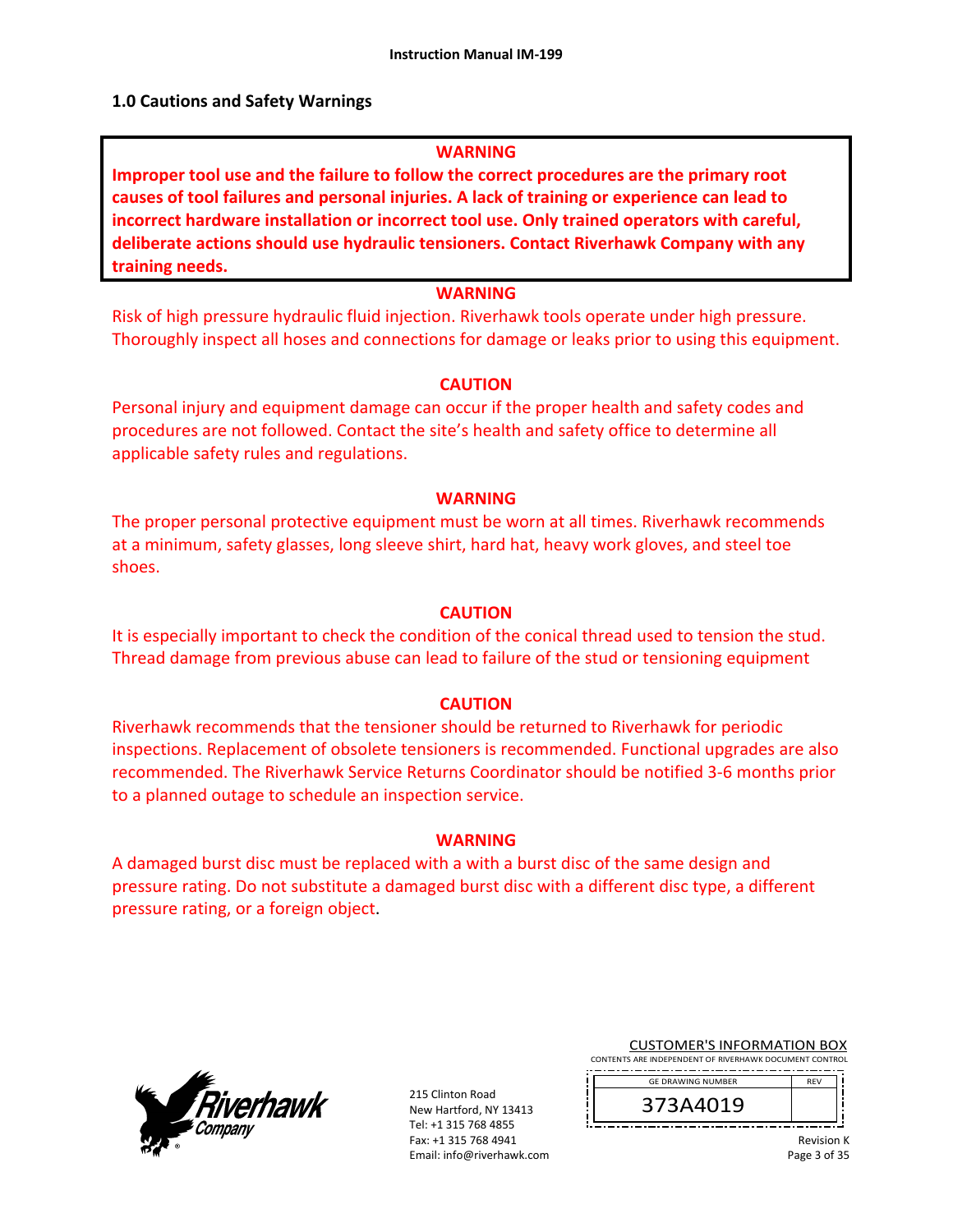### **WARNING**

To avoid failure, ensure safety, and proper operation, the tensioner assembly must be installed on a stud in the flange before bleeding and pressurizing the tensioner. Do not use the tensioner at any pressure unless the tool is installed on a stud in a flange.

# **CAUTION**

Do not over extend the tensioner. Over extension can cause the piston to lose its seal and leak oil.

## **CAUTION**

Personal injury and equipment damage can occur if the puller screw is not securely engaged with the tapered threads of the stud. Proper engagement is achieved when the puller screw is tight in the stud and the tensioner assembly is free to turn.

# **WARNING**

The safety cage must be in place at all times. When the tensioner is pressurized hands must be kept out of designated areas to avoid any potential for personal injury.

# **CAUTION**

Before threading the puller screw into the stud, carefully check the cleanliness of both the stud's and the puller screw's conical threads. Apply a light coat of clean turbine oil or a spray lubricant to the puller screw. This procedure will ease assembly and assure positive mating of the threads before tightening. Do not use "Never Seize" on the conical threads.

# **CAUTION**

Do not tighten the nut while the tool is coming up to pressure; wait until pressure is achieved before attempting to tighten the nut with the spanner ring. If the tool is not properly installed, the tool could jump off the stud while coming up to pressure.

# **CAUTION**

Do not exceed the maximum pressure marked on the tensioner. Excessive pressure can damage the stud and puller screw.

### **WARNING**

**FIRE HAZARD:** DO NOT heat when puller assembly is in place. Personal injury or equipment damage may occur. Use of an Oxy‐Acetylene torch is not recommended

### **2.0 Scope**

This document describes the procedure to be used to install the stud and nut sets supplied by the Riverhawk Company in the flanges at the Turbine/Coupling, Coupling/Generator, and Steam Turbine/Generator connections.



215 Clinton Road New Hartford, NY 13413 Tel: +1 315 768 4855 Fax: +1 315 768 4941 Email: info@riverhawk.com

| <b>CUSTOMER'S INFORMATION BOX</b>                      |                          |            |  |
|--------------------------------------------------------|--------------------------|------------|--|
| CONTENTS ARE INDEPENDENT OF RIVERHAWK DOCUMENT CONTROL |                          |            |  |
|                                                        | <b>GE DRAWING NUMBER</b> | <b>RFV</b> |  |
|                                                        | 373A4019                 |            |  |
|                                                        |                          |            |  |

Revision K Page 4 of 35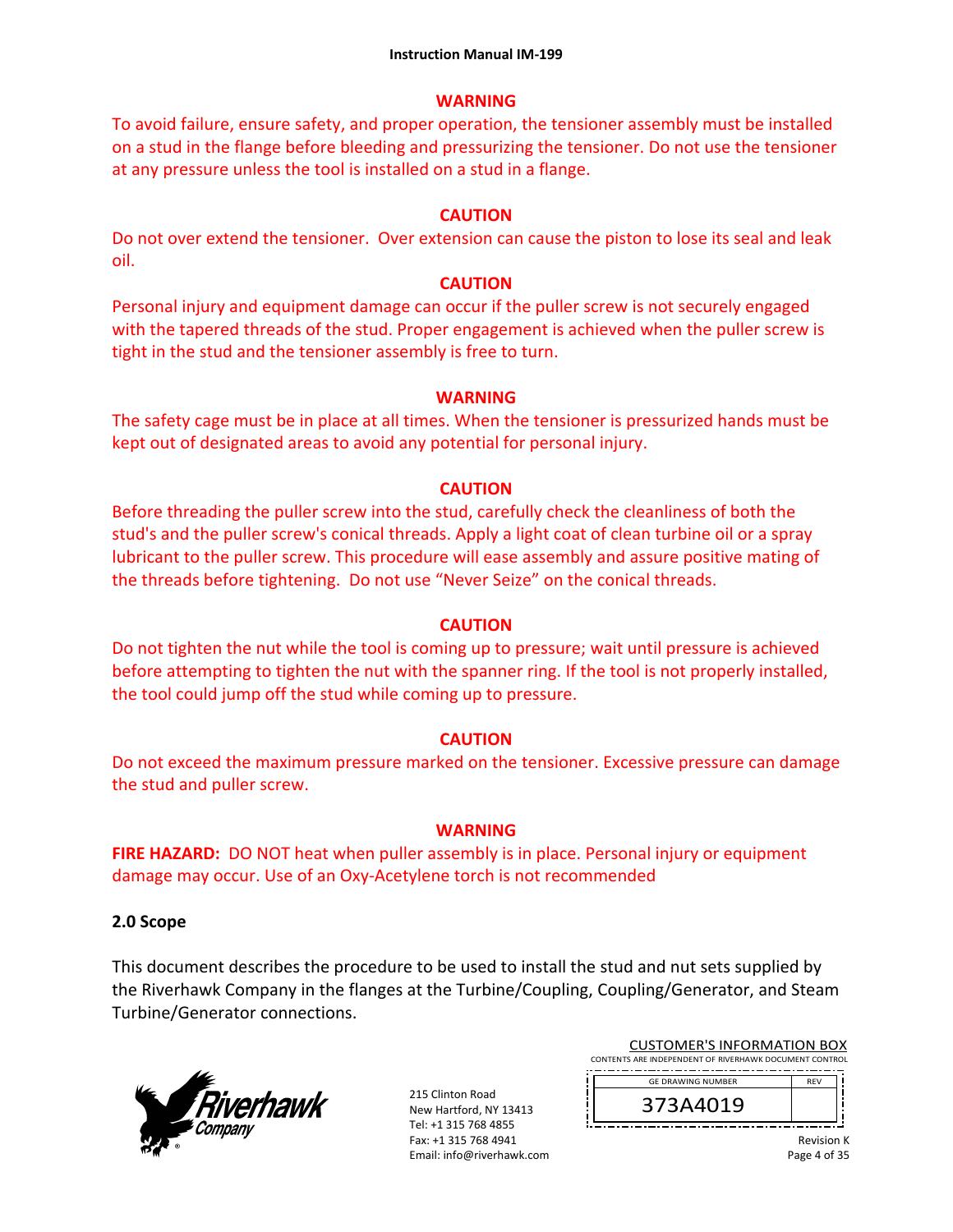The various frame configurations covered in this manual are listed in Sections 2.1 through 2.5 with differences as related to connective hardware defined. Listed also are the pertinent hardware drawings (HF-xxxx). These drawings as well as tooling drawings (HT-xxxx) form part of this manual.

# **2.1 Frame 9FA Gas Turbine to 324 Generator**

| <b>GE Part Number</b> | Riverhawk P/N | <b>GE VENDOC P/N</b> |
|-----------------------|---------------|----------------------|
| 101T6386P001          | HF-3234       | GE 359B2580          |
| 106T9921P001          | HF-3234       | GE 359B2580          |
| 106T9921P002          | HF-3234       | GE 359B2580          |
| 361A6162P001          | HF-3234       | GE 359B2580          |
| 361A6162P002          | HF-3234       | GE 359B2580          |

The hydraulic tooling used for installation and removal is Riverhawk HT‐3235.

These hardware drawings depict the complete stud and nut package for the Gas Turbine to Load Coupling (3" size, Qty 18) as well as the Load Coupling to Generator (2‐3/4" size, Qty 16). The drawing also depicts the windage plugs (Qty 34) used to enclose the conical thread of each stud.

# **2.2 Frame 9FA Gas Turbine to Load Coupling**

| <b>GE Part Number</b> | Riverhawk P/N | <b>GE VENDOC P/N</b> |
|-----------------------|---------------|----------------------|
| 106T9921P004          | HF-3821       | GE 359B2594          |
| 106T9921P007          | HF-3821       | GE 359B2594          |
| 361A6162P004          | HF-3821       | GE 359B2594          |
| 361A6162P007          | HF-3821       | GE 359B2594          |

The hydraulic tooling used for installation and removal is Riverhawk HT‐3235.

These hardware drawings depict the complete stud and nut package for the Gas Turbine to Load Coupling (3" size, Qty 18). The drawing also depicts the windage plugs (Qty 18) used to enclose the conical thread of each stud.



215 Clinton Road New Hartford, NY 13413 Tel: +1 315 768 4855 Fax: +1 315 768 4941 Email: info@riverhawk.com

| CONTENTS ARE INDEPENDENT OF RIVERHAWK DOCUMENT CONTROL |                          |            |  |
|--------------------------------------------------------|--------------------------|------------|--|
|                                                        | <b>GE DRAWING NUMBER</b> | <b>RFV</b> |  |
|                                                        | 373A4019                 |            |  |
|                                                        |                          |            |  |

CUSTOMER'S INFORMATION BOX

Revision K Page 5 of 35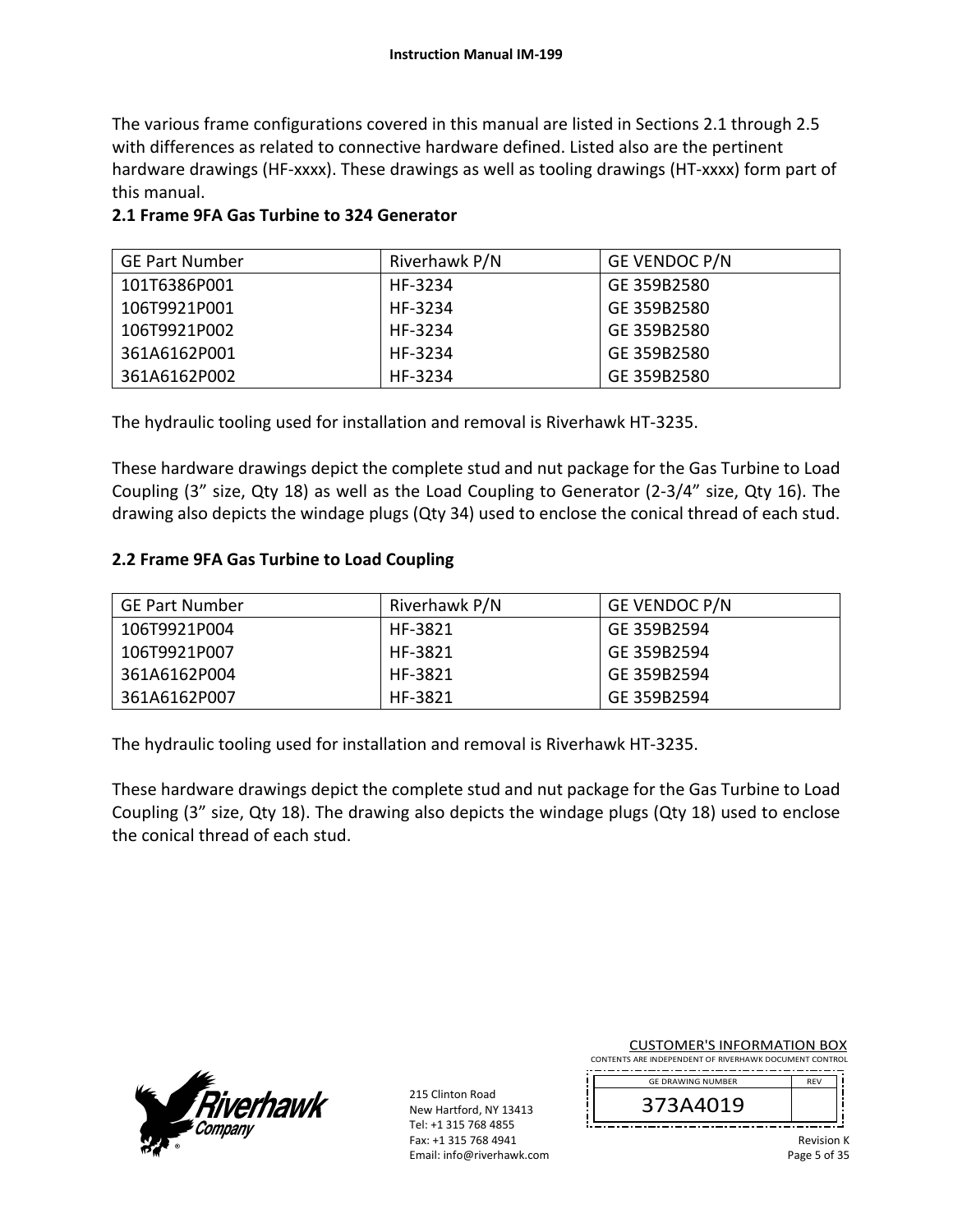# **2.3 Load Coupling to 324 Generator**

| <b>GE Part Number</b> | Riverhawk P/N | <b>GE VENDOC P/N</b> |
|-----------------------|---------------|----------------------|
| 106T9921P003          | HF-3820       | GE 359B2595          |
| 106T9921P006          | HF-3820       | GE 359B2595          |
| 361A6162P003          | HF-3820       | GE 359B2595          |
| 361A6162P006          | HF-3820       | GE 359B2595          |

The hydraulic tooling used for installation and removal is Riverhawk HT‐3235.

These hardware drawings depict the complete stud and nut package for the Load Coupling to Generator (2-3/4" size, Qty 16). The drawing also depicts the windage plugs (Qty 16) used to enclose the conical thread of each stud.

### **2.4 Steam Turbine to 324 Generator**

| <b>GE Part Number</b> | Riverhawk P/N | <b>GE VENDOC P/N</b> |
|-----------------------|---------------|----------------------|
| 106T9921P003          | HF-3820       | GE 359B2595          |
| 106T9921P006          | HF-3820       | GE 359B2595          |
| 361A6162P003          | HF-3820       | GE 359B2595          |
| 361A6162P006          | HF-3820       | GE 359B2595          |

The hydraulic tooling used for installation and removal is Riverhawk HT‐3235.

These hardware drawings depict the complete stud and nut package for the Steam Turbine to Generator (2-3/4" size, Qty 16). The drawing also depicts the windage plugs (Qty 16) used to enclose the conical thread of each stud.

### **2.5 Hydraulic Tooling**

| <b>GE Part Number</b> | Riverhawk P/N | <b>GE VENDOC P/N</b> |
|-----------------------|---------------|----------------------|
| 106t9921P005          | HT-3235       | GE 359B2581          |
|                       | AP-0532       | GE 359B2502          |
| 361A6162P005          | HT-3235       | GE 359B2581          |
|                       | AP-0532       | GE 359B2502          |

### **3.0 Quick Checklist**

The following checklist is intended as a summary of the steps needed to use the Riverhawk‐ supplied equipment. New personnel or those experienced personnel who have not used the Riverhawk equipment recently are encouraged to read the entire manual.



215 Clinton Road New Hartford, NY 13413 Tel: +1 315 768 4855 Fax: +1 315 768 4941 Email: info@riverhawk.com ï i

| <b>CUSTOMER'S INFORMATION BOX</b>                      |            |  |  |
|--------------------------------------------------------|------------|--|--|
| CONTENTS ARE INDEPENDENT OF RIVERHAWK DOCUMENT CONTROL |            |  |  |
| <b>GE DRAWING NUMBER</b>                               | <b>RFV</b> |  |  |
| 373A4019                                               |            |  |  |
|                                                        |            |  |  |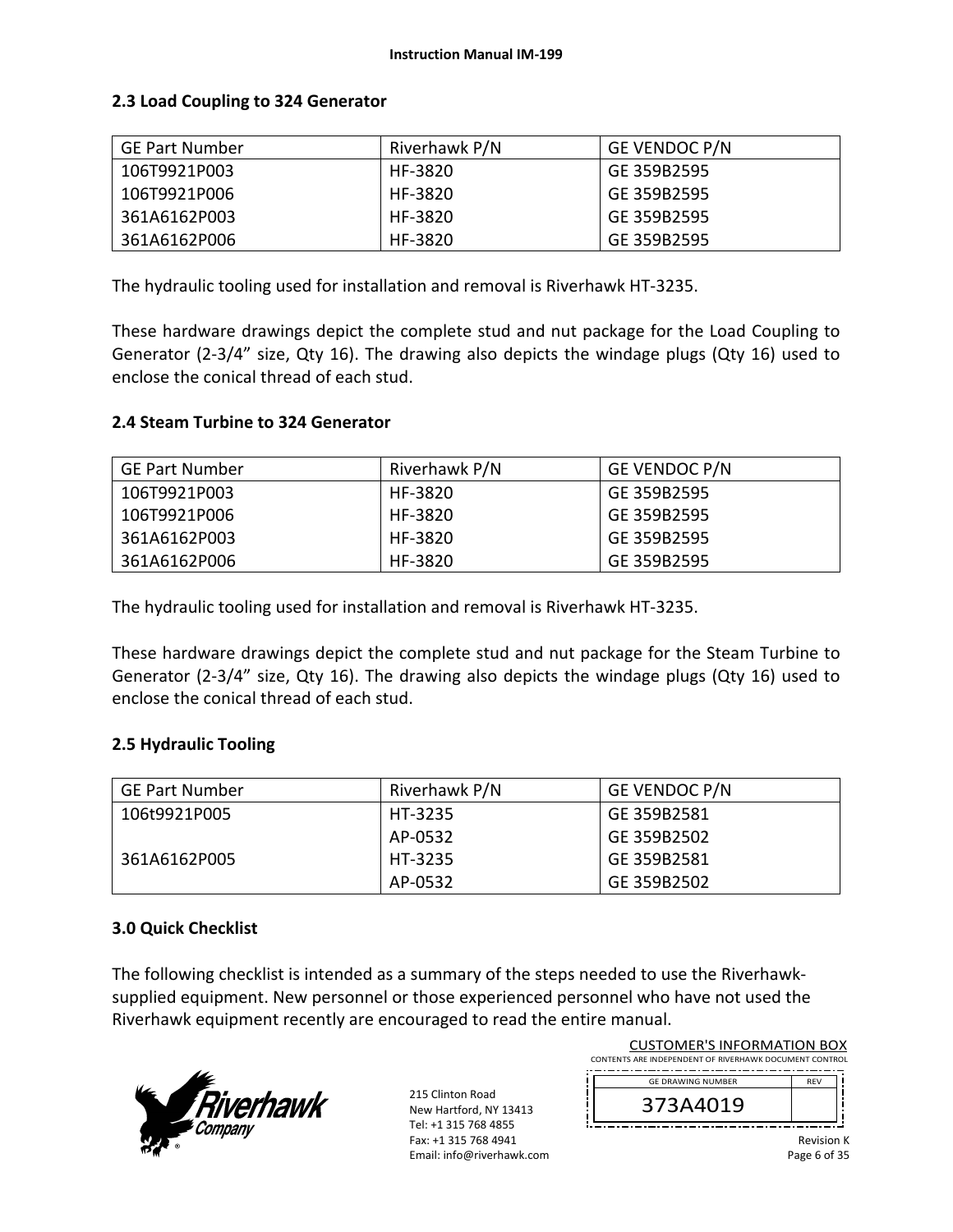# **EQUIPMENT INSPECTION**

- $\Box$  Check oil level in hydraulic pump.
- $\Box$  Check air pressure at 80psi [5.5 bar] minimum. (For air-driven pumps)
- $\Box$  Check hydraulic hose for damage.
- $\Box$  Test pump.
- $\Box$  Inspect tensioner for any damage.

# **NUT AND STUD PREPARATION**

- $\Box$  Inspect studs and nuts for any damage.
- $\Box$  Clean the studs and nuts.
- □ Measure stud lengths. (VERY IMPORTANT)
- $\Box$  Install studs and nuts (off-center) into the flange.
- $\Box$  Set stick-out dimension on the coupling side of the flange.
- $\Box$  Hand tighten nuts on turbine / generator side of flange.
- □ Verify stick‐out measurement **(VERY IMPORTANT)**

# **TENSIONING (Bolt Installation)**

 $\Box$  Check tensioner drawing for correct parts and part numbers.

- □ Apply a light coat of clean turbine oil or spray lubricant to the puller screw. **DO NOT USE "NEVER SEIZE" ON THE CONICAL THREADS.**
- $\Box$  Slide spanner ring over the puller screw.



| <b>CUSTOMER'S INFORMATION BOX</b><br>CONTENTS ARE INDEPENDENT OF RIVERHAWK DOCUMENT CONTROL |            |
|---------------------------------------------------------------------------------------------|------------|
| <b>GE DRAWING NUMBER</b>                                                                    | <b>RFV</b> |
| 373A4019                                                                                    |            |
|                                                                                             |            |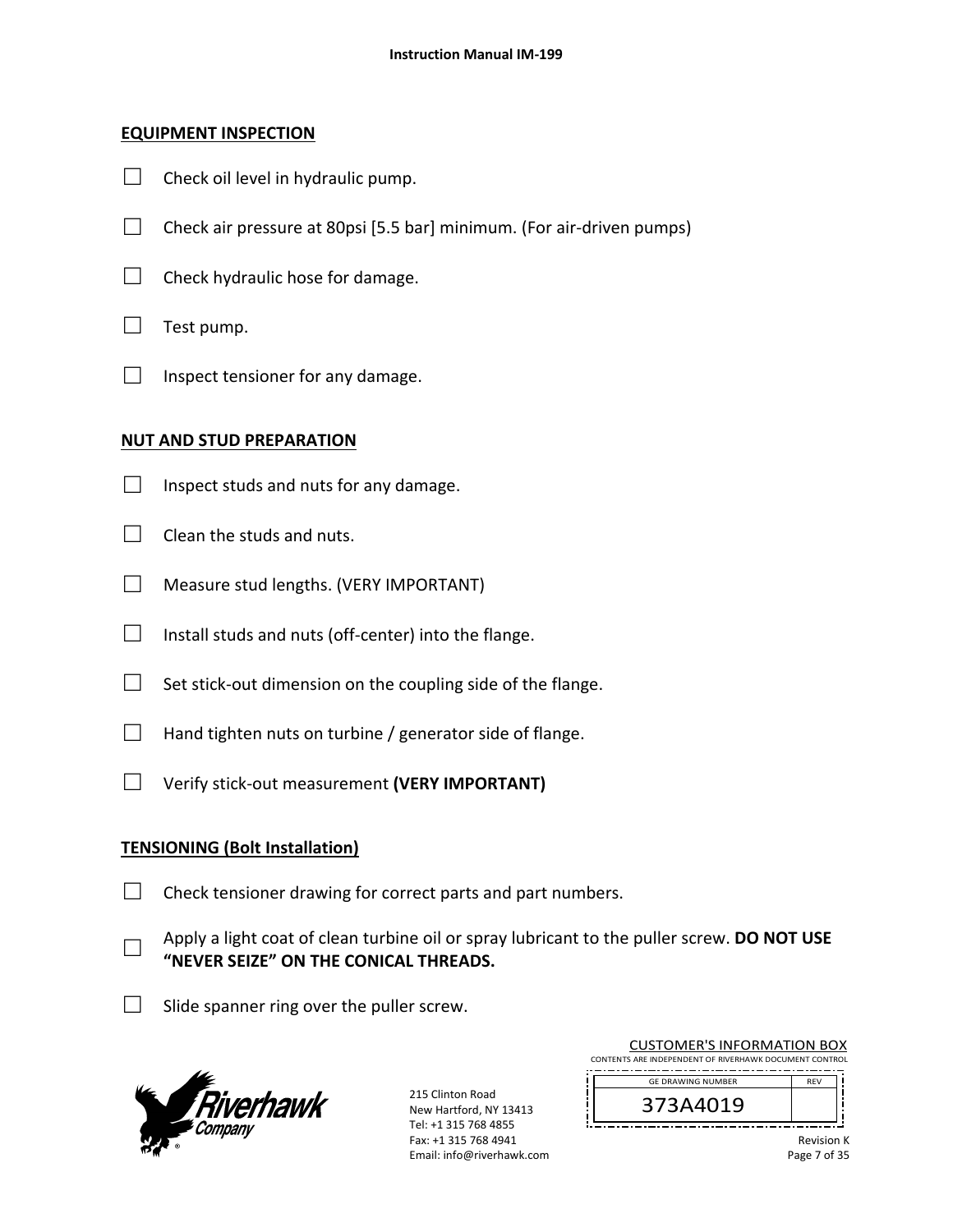- $\Box$  Install the tensioner on the stud in flange and slide spanner ring onto nut.
- $\Box$  Insert 1/2" hex Allen wrench into the back side of the stud.
- $\Box$  Tighten the puller screw. Then back off puller screw 1/2 a turn.
- □ Retighten the puller screw and leave tight. **DO NOT BACK OFF PULLER SCREW.**
- □ Bleed the tensioner. **Do NOT bleed tensioner off of a stud! Damage to the tool will result!**
- $\Box$  Tension to 50%. Consult manual for correct pressure.
- $\Box$  Use the pin wrench in spanner ring to tighten nut.
- $\Box$  Release pressure, move to next stud in pattern.
- $\Box$  Repeat above steps at final pressure.
- $\Box$  Measure final stud length and record on stretch datasheets. Calculate stretch.
- $\Box$  Torque the nuts' set screws.
- $\Box$  Install the windage plugs and torque their set screws.

### **DETENSIONING (Stud Removal)**

- $\Box$  Loosen the windage plugs' set screws and remove the windage plugs from the studs
- $\Box$  Loosen nuts' set screws

□ Inspect and clean studs' conical threads. **Do not continue until ALL debris is removed**  from the threads! See instruction manual IM-220. Do not try to use the tensioner to **remove a damaged stud!** 

□ Apply a light coat of clean turbine oil or spray lubricant to the puller screw. **DO NOT USE "NEVER SEIZE" ON THE CONICAL THREADS.**



215 Clinton Road New Hartford, NY 13413 Tel: +1 315 768 4855 Fax: +1 315 768 4941 Email: info@riverhawk.com

| CONTENTS ARE INDEPENDENT OF RIVERHAWK DOCUMENT CONTROL |            |
|--------------------------------------------------------|------------|
| <b>GE DRAWING NUMBER</b>                               | <b>RFV</b> |
| 373A4019                                               |            |
|                                                        |            |

CUSTOMER'S INFORMATION BOX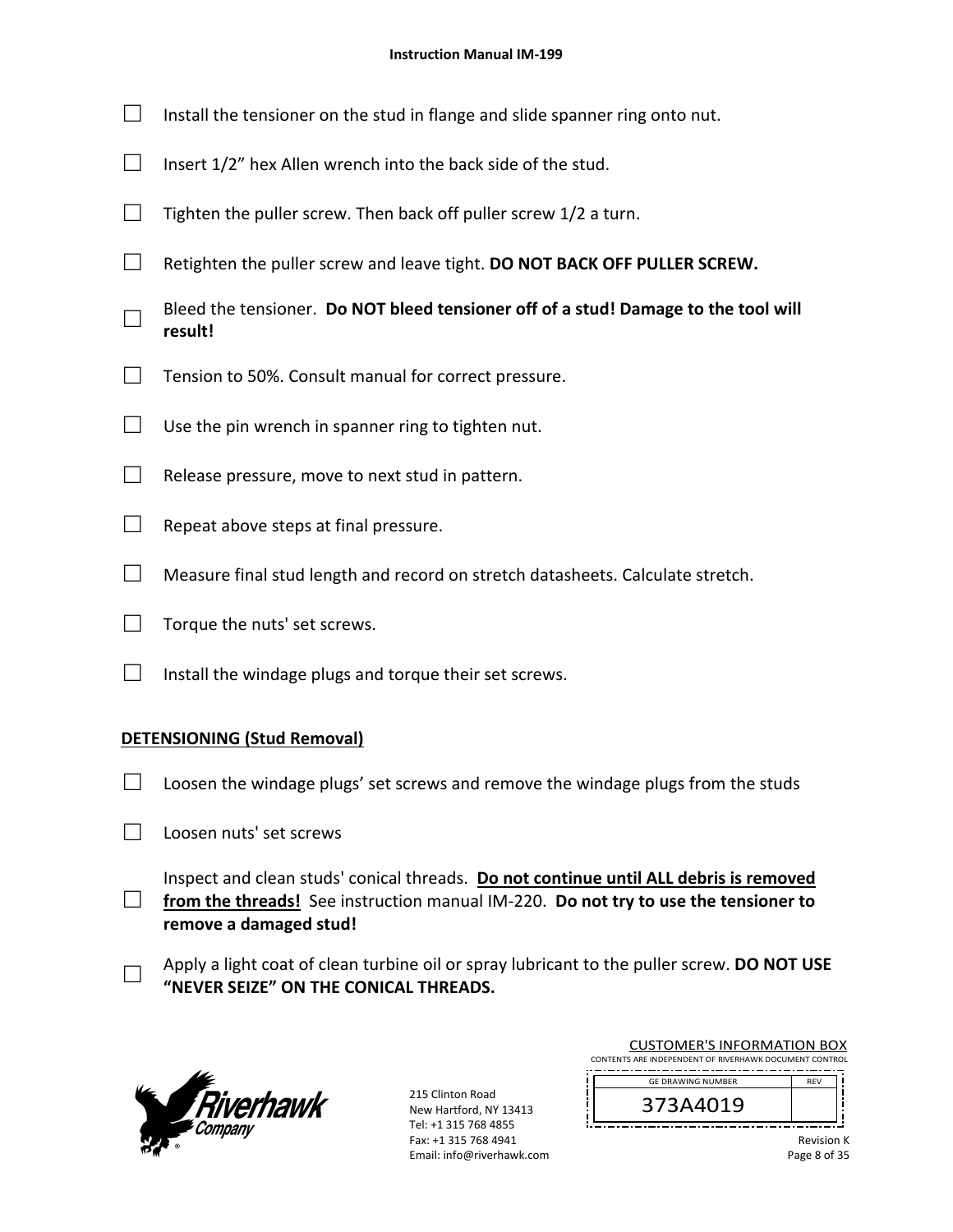| Slide spanner ring over the puller screw.                                                     |
|-----------------------------------------------------------------------------------------------|
| Install the tensioner on the stud.                                                            |
| Install spanner ring into nut.                                                                |
| Tighten the puller screw. Then back off puller screw 1/2 a turn.                              |
| Retighten the puller screw and leave tight. DO NOT BACK OFF PULLER SCREW.                     |
| Bleed the tensioner. Do NOT bleed tensioner off of a stud! Damage to the tool will<br>result! |
| Apply final pressure.                                                                         |
| Loosen nut with the spanner ring and pin wrench.                                              |
| Move to next stud in pattern                                                                  |

# **4.0 General Preparations**

Read and understand all instructions before installing and tensioning studs.

Operators should be trained or have previous experience using Riverhawk tensioning equipment. Training will minimize the chance of improper use of the equipment.

The hydraulic tooling including the hydraulic hoses should be inspected prior to use. Inspection guidelines are listed in the following sub‐sections.

This equipment produces very high hydraulic pressures and very high forces. Operators must exercise caution and wear the appropriate personal protective equipment when handling and operating the hydraulic tooling.

High-pressure oil from the hydraulic pump pressurizes the tensioner which generates a very large force that actually stretches the stud. As the stud is stretched the nut lifts off the flange. The nut is then turned by hand using the supplied spanner ring. Once the nut is tight against the flange, the pressure in the tensioner is released. The hardware is now clamping the flange together.



215 Clinton Road New Hartford, NY 13413 Tel: +1 315 768 4855 Fax: +1 315 768 4941 Email: info@riverhawk.com

| CUSTOMER S INFORMATION BOX<br>CONTENTS ARE INDEPENDENT OF RIVERHAWK DOCUMENT CONTROL |            |  |
|--------------------------------------------------------------------------------------|------------|--|
|                                                                                      |            |  |
| <b>GE DRAWING NUMBER</b>                                                             | <b>RFV</b> |  |
|                                                                                      |            |  |

CUCTOMERIC INFORMATION BOX

Revision K Page 9 of 35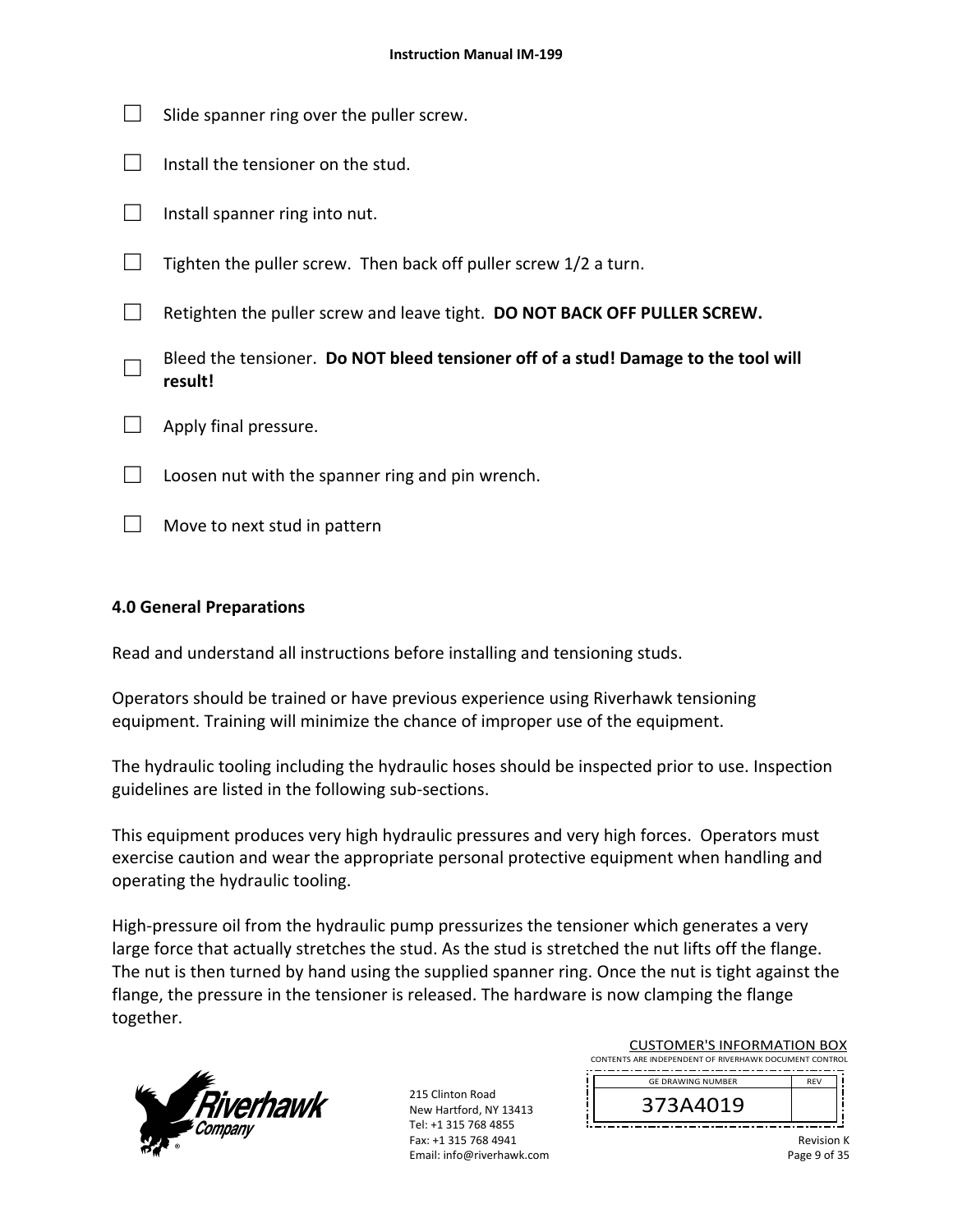### **4.1 Machine Preparation**

The flange to be tensioned must be fully closed prior to positioning of studs in the flanges. Turning the turbine and generator shafts is not required, but may be useful. Also, it will be advantageous to remove as many obstructions as possible from the flange area, such as speed probes, shipping plates, and conduit.

### **4.2 Hardware – Balance**

Hardware is supplied as weight balanced sets. Studs and Nuts are interchangeable within sets. Do not intermix sets.

Save the weight certification supplied with each set. It will be needed for the purchase of replacement hardware.

# **4.3 Tensioner – Care and Handling**

When not in use, the tensioner shall be maintained in a clean environment and all caps and plugs for hydraulic openings and fittings must be in place.

Use ISO 32 grade oil.

When in use, the tensioner shall be protected from sand and grit.

See section 12 for long term storage requirements.

# **4.4 Hand Tools**

Several hand wrenches and micrometers will be required to perform installation and measurement of the studs:

| 5/8" Wrench | 1" Socket Wrench        | 3' to 4' Breaker Bar  |
|-------------|-------------------------|-----------------------|
| 1" Wrench   | A set of Allen Wrenches | 12" to 13" Micrometer |

# **4.5 Special Tools**

Hydraulic Tensioner Kit: 
HT-3235 Hydraulic Tensioner, 3" (reference GE VENDOC 359B2581)



215 Clinton Road New Hartford, NY 13413 Tel: +1 315 768 4855 Fax: +1 315 768 4941 Email: info@riverhawk.com

| <b>CUSTOMER'S INFORMATION BOX</b>                      |            |  |
|--------------------------------------------------------|------------|--|
| CONTENTS ARE INDEPENDENT OF RIVERHAWK DOCUMENT CONTROL |            |  |
| <b>GE DRAWING NUMBER</b>                               | <b>RFV</b> |  |
| 373A4019                                               |            |  |

Revision K Page 10 of 35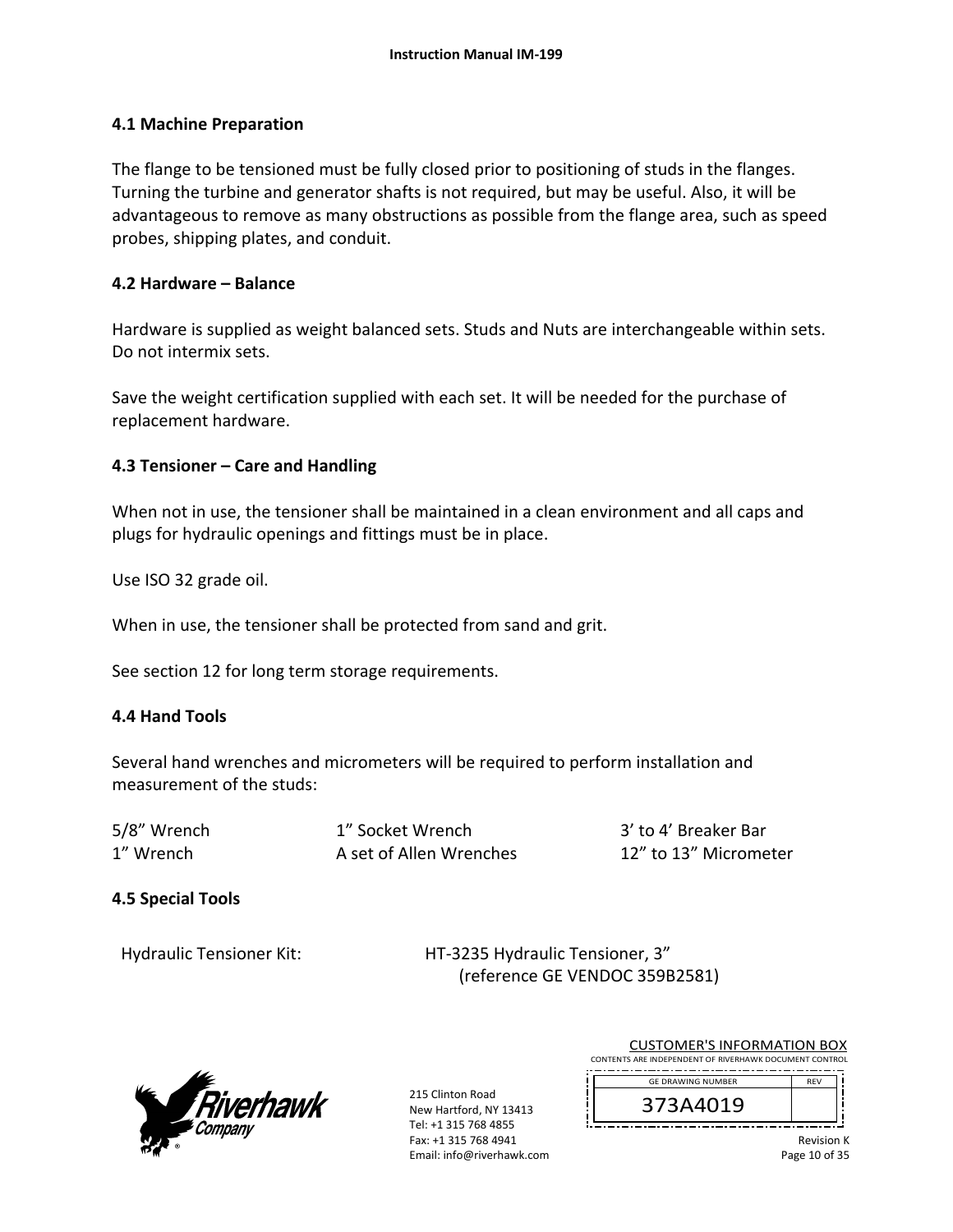Hydraulic Pump Kit: AP-0532 Air-Operated Hydraulic Pump (recommended) (reference GE VENDOC 359B2502)

> MP‐0130 Manual Hand‐Operated Hydraulic Pump (reference GE VENDOC 359B2506)

# **CAUTION**

**Riverhawk recommends that the tensioners be returned to Riverhawk for periodic inspections. Replacement of obsolete tensioners is recommended. Functional upgrades are also recommended. The Riverhawk Service Returns Coordinator should be notified 3‐6 months prior to a planned outage to schedule an inspection service.** 

# **5.0 Hardware Set Preparations**

### **5.1 Nut Preparation**





If there is any visible damage on a nut, do not use the nut and contact the Riverhawk Company for a replacement nut. Please be prepared to supply the turbine number, weight certification, and digital photographs for evaluation.

# **5.1.1 Nut Cleaning ‐ New Installations**

For new installations, the nuts should come sealed from the factory and will need no cleaning.



215 Clinton Road New Hartford, NY 13413 Tel: +1 315 768 4855 Fax: +1 315 768 4941 Email: info@riverhawk.com ï

| <b>CUSTOMER'S INFORMATION BOX</b><br>CONTENTS ARE INDEPENDENT OF RIVERHAWK DOCUMENT CONTROL |            |  |
|---------------------------------------------------------------------------------------------|------------|--|
| <b>GF DRAWING NUMBER</b>                                                                    | <b>RFV</b> |  |
| 373A4019                                                                                    |            |  |
|                                                                                             |            |  |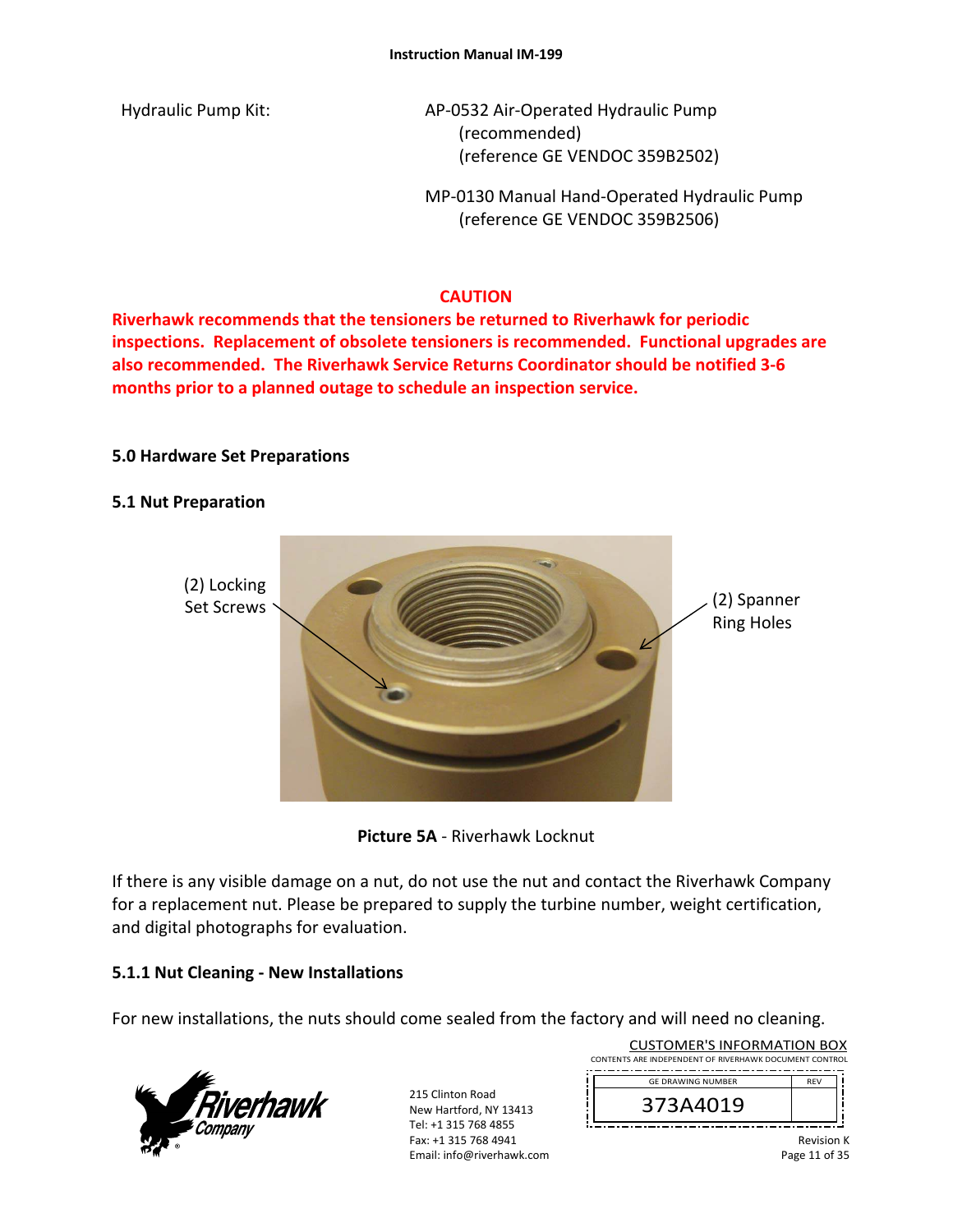# **5.1.2 Nut Cleaning ‐ Old Installations**

Previously installed nuts require cleaning as follows: Wire brush using a petroleum‐based solvent to remove any foreign material on the external surfaces and threads.

### **5.2 Stud Preparation**

Check the stud for any visible damage. If there is any visible damage, do not use the stud and contact the Riverhawk Company for a replacement stud. Please be prepared to supply the turbine number, weight certification, and digital photographs for evaluation.

# **CAUTION**

**It is especially important to check the condition of the conical thread used to tension the stud. Thread damage from previous abuse can lead to failure of the stud or tensioning equipment.**

The conical threads of each stud must be clean of grit and dirt before installation or removal. This ensures the proper seating of the puller screw.

# **5.2.1 Stud Cleaning ‐ New Installations**

For new installations, the studs should come sealed from the factory and will need no cleaning.

# **5.2.2 Stud Cleaning ‐ Old Installations**

Previously installed studs may require cleaning. Clean conical threads should have a bright and shiny appearance.

If cleaning is required, follow these steps:

- 1. Blow out the threads with compressed air to remove loose debris and dry conical threads. Do not apply a solvent or other cleaning solution to the threads as this may chemically attack the stud.
- 2. Use Stud Cleaning Kit, GT‐4253 or a similar 1" diameter Brass power brush.



**Picture 5B ‐** Brass Power Brush



215 Clinton Road New Hartford, NY 13413 Tel: +1 315 768 4855 Fax: +1 315 768 4941 Email: info@riverhawk.com

| CONTENTS ARE INDEPENDENT OF RIVERHAWK DOCUMENT CONTROL |            |  |
|--------------------------------------------------------|------------|--|
| <b>GE DRAWING NUMBER</b>                               | <b>RFV</b> |  |
| 373A4019                                               |            |  |

CUSTOMER'S INFORMATION BOX

Revision K Page 12 of 35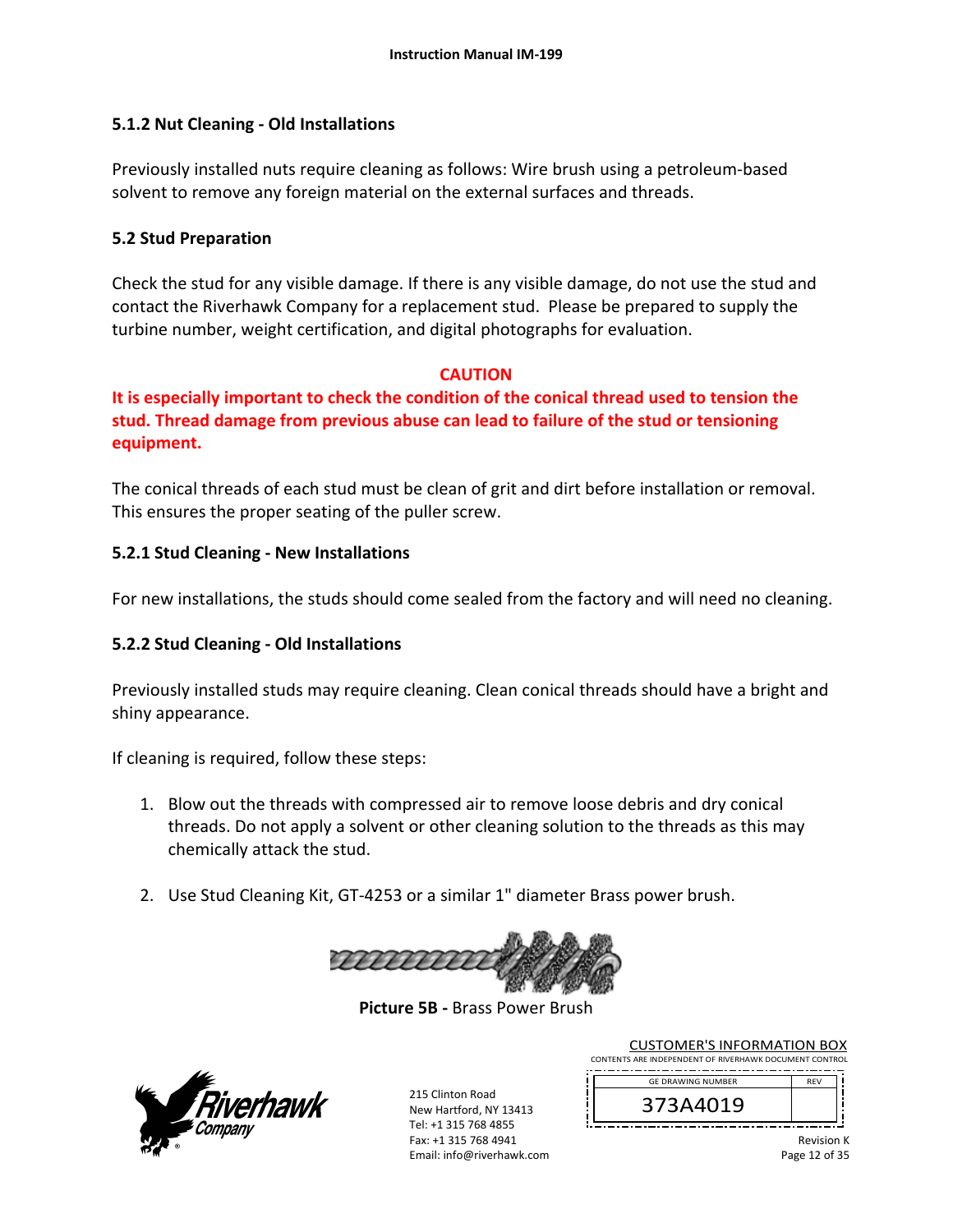- 3. Insert the brush into an electric drill and set drill to run in a counterclockwise direction at high speed.
- 4. Work the drill in a circular motion while moving the brush in and out to clean all of the threads. Try not to hold the brush in one place too long, so as not to remove the stud's protective coating.
- 5. Blow out the threads with compressed air to remove loosened debris.
- 6. Visually inspect threads for cleanliness. Threads should be bright and shiny.
- 7. Repeat if any dirt can be seen in the threads.
- 8. Inspect threads for any damage that may have been caused by previous installation.
- 9. Do **not** apply thread lubricants such as "Never Seize" to the stud's threads.
- 10. Finish the cleaning process by rinsing in a volatile solvent such as acetone and allow to dry.

### **5.3 Stud Length Measurement**

Measure and record the initial lengths of the studs. The following suggestions will improve your results.

- **Plan to start and finish any flange in the same day.**
- **Studs and flange must be at the same temperature.**
- **Number each stud with a marker for later stretch measurement tracking.**
- **Mark the location of measurement on stud end with a permanent marker.**
- **Measure each stud to nearest 0.001 inch (.01 mm).**
- **Record each measurement on the supplied record sheets.**
- **Do not allow the measuring instruments to sit in the sun.**
- **The same person should make all measurements.**

### **6.0 Stud and Nut Assembly**

Refer to the hardware assembly drawing (HF-xxxx) listed in Section 2.0 of this manual.



215 Clinton Road New Hartford, NY 13413 Tel: +1 315 768 4855 Fax: +1 315 768 4941 Email: info@riverhawk.com

| CONTENTS ARE INDEPENDENT OF RIVERHAWK DOCUMENT CONTROL |     |  |
|--------------------------------------------------------|-----|--|
|                                                        |     |  |
| <b>GE DRAWING NUMBER</b>                               | RFV |  |
| 373A4019                                               |     |  |
|                                                        |     |  |

CUSTOMER'S INFORMATION BOX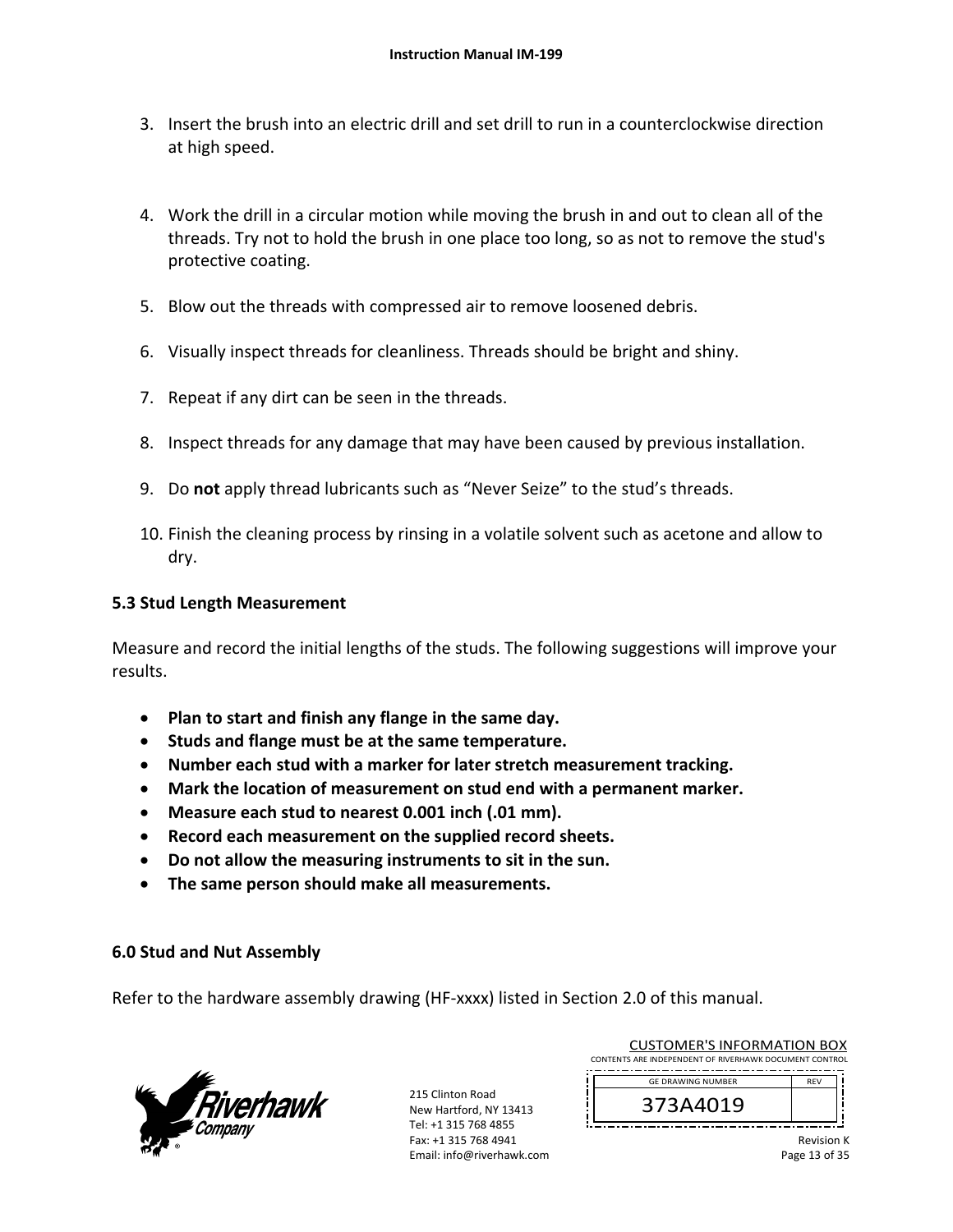- 1. Assemble the cylindrical nut to the internal, conical thread end of the stud.
- 2. Slide the stud and cylindrical nut assembly into the flange as shown in Figure 6A and 6B.



**Figure 6B** – Cross‐section View of Load Coupling or Steam Turbine to Generator Bolted Flange Connection

3. Install the other nut on the backside.



215 Clinton Road New Hartford, NY 13413 Tel: +1 315 768 4855 Fax: +1 315 768 4941 Email: info@riverhawk.com

| <b>CUSTOMER'S INFORMATION BOX</b><br>CONTENTS ARE INDEPENDENT OF RIVERHAWK DOCUMENT CONTROL |            |  |
|---------------------------------------------------------------------------------------------|------------|--|
| <b>GF DRAWING NUMBER</b>                                                                    | <b>RFV</b> |  |
| 373A4019                                                                                    |            |  |
|                                                                                             |            |  |

Revision K Page 14 of 35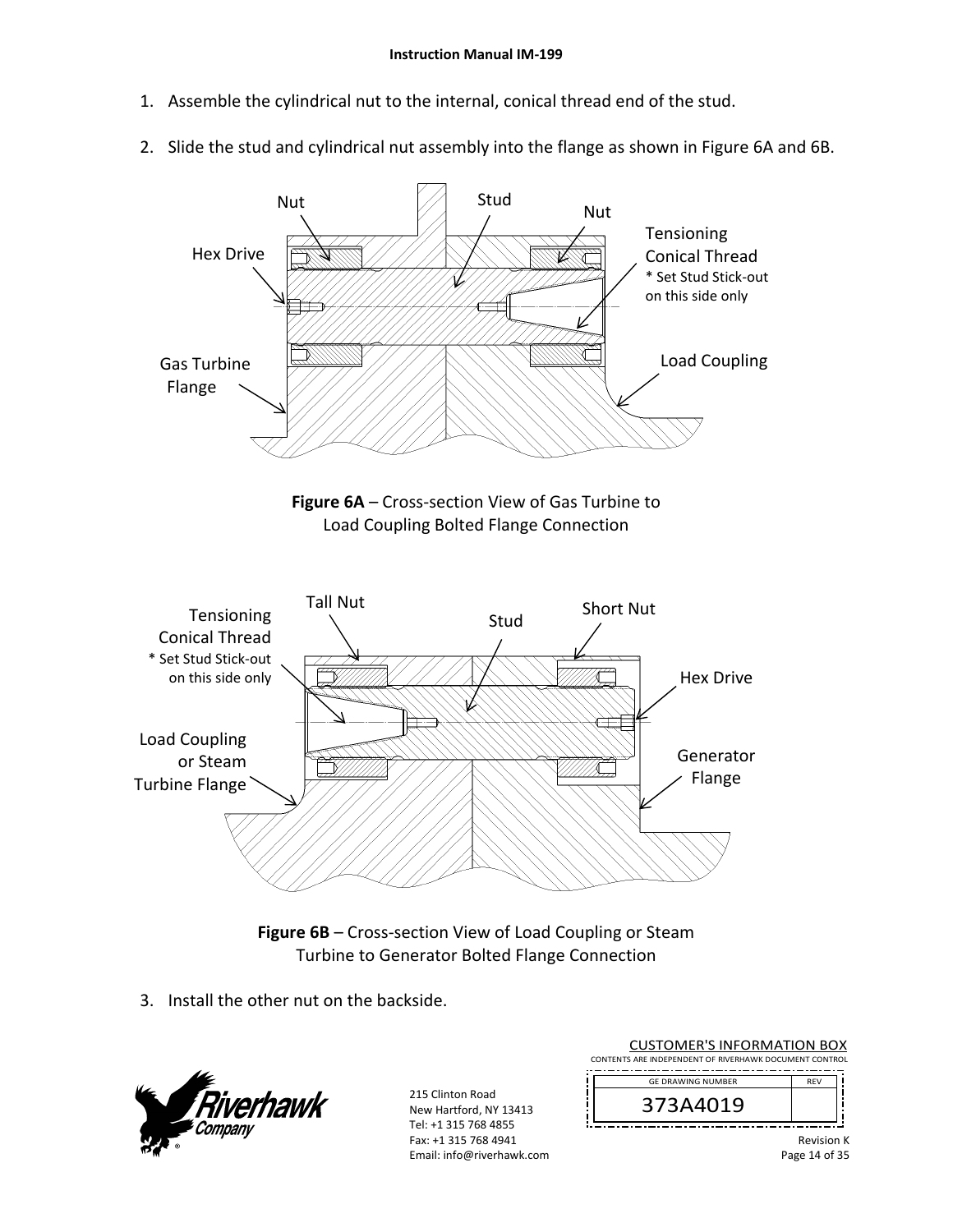4. Adjust the nut/stud assembly so that the stud protrudes (or sticks out) from the face of the cylindrical nut the distance specified on the hardware drawing (HF‐xxxx). **SETTING THIS PROTRUSION OF STUD TO NUT IS CRITICAL FOR PROPER TENSIONER OPERATION.** A metal stick‐out gage is provided with the tensioner to assist the operator in setting the protrusion dimension



**Picture 6C** – Use of Stick‐Out Gage on Load Coupling or Steam Turbine to Generator Bolted Flange Connection

- 5. Hand tighten the assembly to a snug fit.
- 6. Recheck the stud stick‐out length. If the stick‐out length does not match the hardware drawing, adjust the nuts as necessary.

# **7.0 Hydraulic Tensioner Equipment Assembly**

- **7.1 Hydraulic Equipment Inspection**
- **7.1.1 Hydraulic Tensioner Inspection**

# **CAUTION**

**Riverhawk recommends that the tensioner be returned to Riverhawk for periodic inspections. Replacement of obsolete tensioners is recommended. Functional upgrades are also** 



215 Clinton Road New Hartford, NY 13413 Tel: +1 315 768 4855 Fax: +1 315 768 4941 Email: info@riverhawk.com Ï

| CONTENTS ARE INDEPENDENT OF RIVERHAWK DOCUMENT CONTROL |            |  |
|--------------------------------------------------------|------------|--|
| <b>GE DRAWING NUMBER</b>                               | <b>RFV</b> |  |
| 373A4019                                               |            |  |

CUSTOMER'S INFORMATION BOX

Revision K Page 15 of 35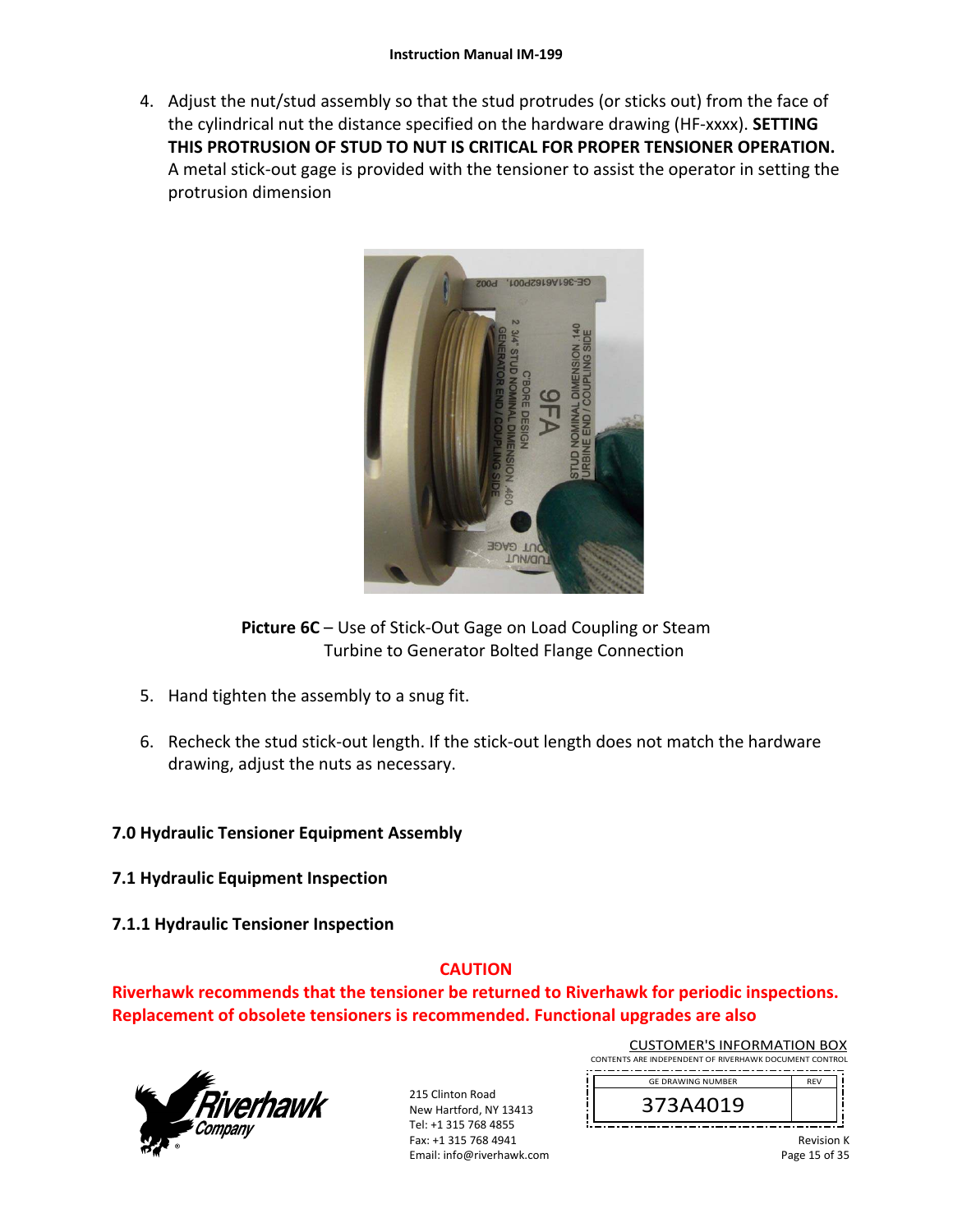**recommended. The Riverhawk Service Returns Coordinator should be notified 3‐6 months prior to a planned outage to schedule an inspection service.** 

Do **not** bleed the air from the hydraulic lines and tensioner at this time. See section 8 for bleeding instructions on when to bleed the air from the hydraulic lines.

### **WARNING**

**To avoid failure, ensure safety, and proper operation, the tensioner assembly must be installed on a stud in the flange before bleeding and pressurizing the tensioner. Do not use the tensioner at any pressure unless the tool is installed on a stud in a flange.** 

Check puller screw usage life with Riverhawk service bulletin SB‐08001.

Clean puller screw and check for any debris and dents.

Puller screw should be free to rotate and move back and forth.

Seam between cylinders closed tightly.

Inspect the tensioner guard for any signs of damage including cracked welds. Any guards modified in the field should be replaced. Bent guards should be replaced. Also, be sure the rubber pad is in place on the end of the guard, if missing, replace.

Inspect the outside of the tensioner for discoloration patterns that may indicate submersion and internal damage.

Perform an inventory of the loose equipment supplied with the tensioner. An inventory list is provided on the tensioner's technical drawing (for example Riverhawk HT‐xxxx). Replacement parts are available from Riverhawk.

### **7.1.1.1 Hydraulic Tensioner's Burst Disc Replacement**

The hydraulic tensioner's burst disc is a key element in the overall safe use of the hydraulic tensioner.

Each tensioner is shipped from our factory with one burst disc already installed in the tensioner and with another spare disc for field replacement. Extra burst discs are available from Riverhawk for replacement purposes.

To replace a damaged burst disc:

1. Remove the hydraulic port's dispersion nut, compression ring, and damaged burst disc.



| <b>CUSTOMER'S INFORMATION BOX</b>                      |            |  |
|--------------------------------------------------------|------------|--|
| CONTENTS ARE INDEPENDENT OF RIVERHAWK DOCUMENT CONTROL |            |  |
| <b>GE DRAWING NUMBER</b>                               | <b>RFV</b> |  |
|                                                        |            |  |
| 373A4019                                               |            |  |
|                                                        |            |  |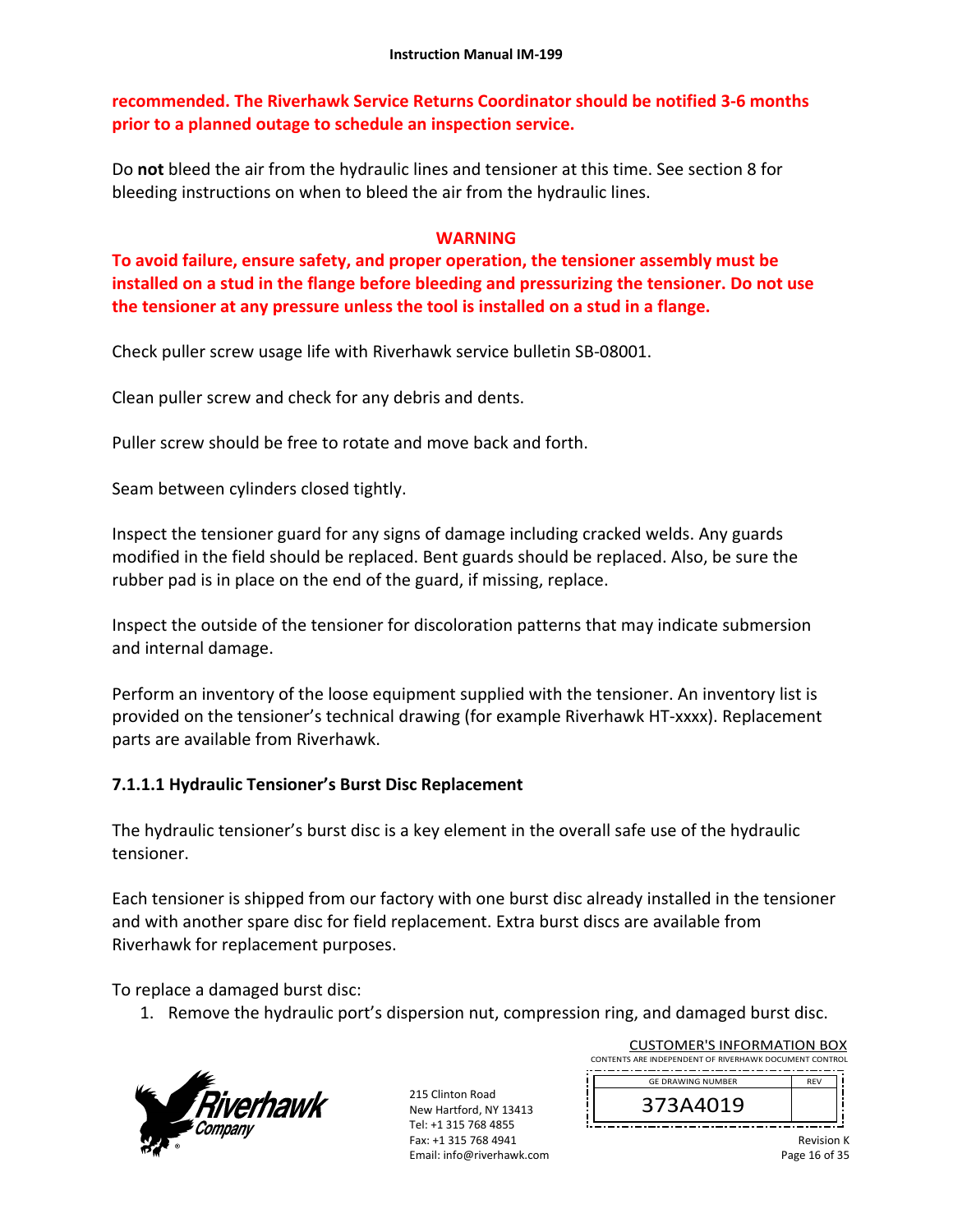- 2. Discard the damaged burst disc.
- 3. Clean the dispersion nut, compression ring, new burst disc, and the hydraulic port with a solvent to ensure a dirt‐free installation.
- 4. Reassemble new burst disc, compression ring, and dispersion nut into the same hydraulic port.

### **Warning**

**A damaged burst disc must be replaced with a with a burst disc of the same design and pressure rating. Do not substitute a damaged burst disc with a different disc type, a different pressure rating, or a foreign object.**

# **7.1.2 Hydraulic Pump Kit Inspection**

Refer to the Hydraulic Pump Kit Instruction Manual, IM‐293 (GE VENDOC 373A4058). The latest revision may be obtained by contacting Riverhawk Company or thru www.riverhawk.com.

# **7.2 Hydraulic Fittings**



Riverhawk tensioners use a 1/4" High Pressure port to connect its hydraulic hoses. The hose connector is made from a three piece assembly: a gland nut, a collar, and a 1/4" tube or 1/4" hose end. (See Illustration 1)

To assembly the fitting, slide the gland nut over the 1/4" tube or 1/4" hose end. Turn the collar counter‐clockwise (**left hand** thread) on to the tube or hose end as shown in Illustration 1.



The collar should be placed .125" (3.2 mm) from the tip of the cone. (See Illustration 2) It may be necessary to adjust this collar with a set of vise‐ grip pliers. Be careful to not strip the threads off the tube or hose end.



215 Clinton Road New Hartford, NY 13413 Tel: +1 315 768 4855 Fax: +1 315 768 4941 Email: info@riverhawk.com

| CONTENTS ARE INDEPENDENT OF RIVERHAWK DOCUMENT CONTROL |            |  |
|--------------------------------------------------------|------------|--|
| <b>GE DRAWING NUMBER</b>                               | <b>RFV</b> |  |
| 373A4019                                               |            |  |
|                                                        |            |  |

CUSTOMER'S INFORMATION BOX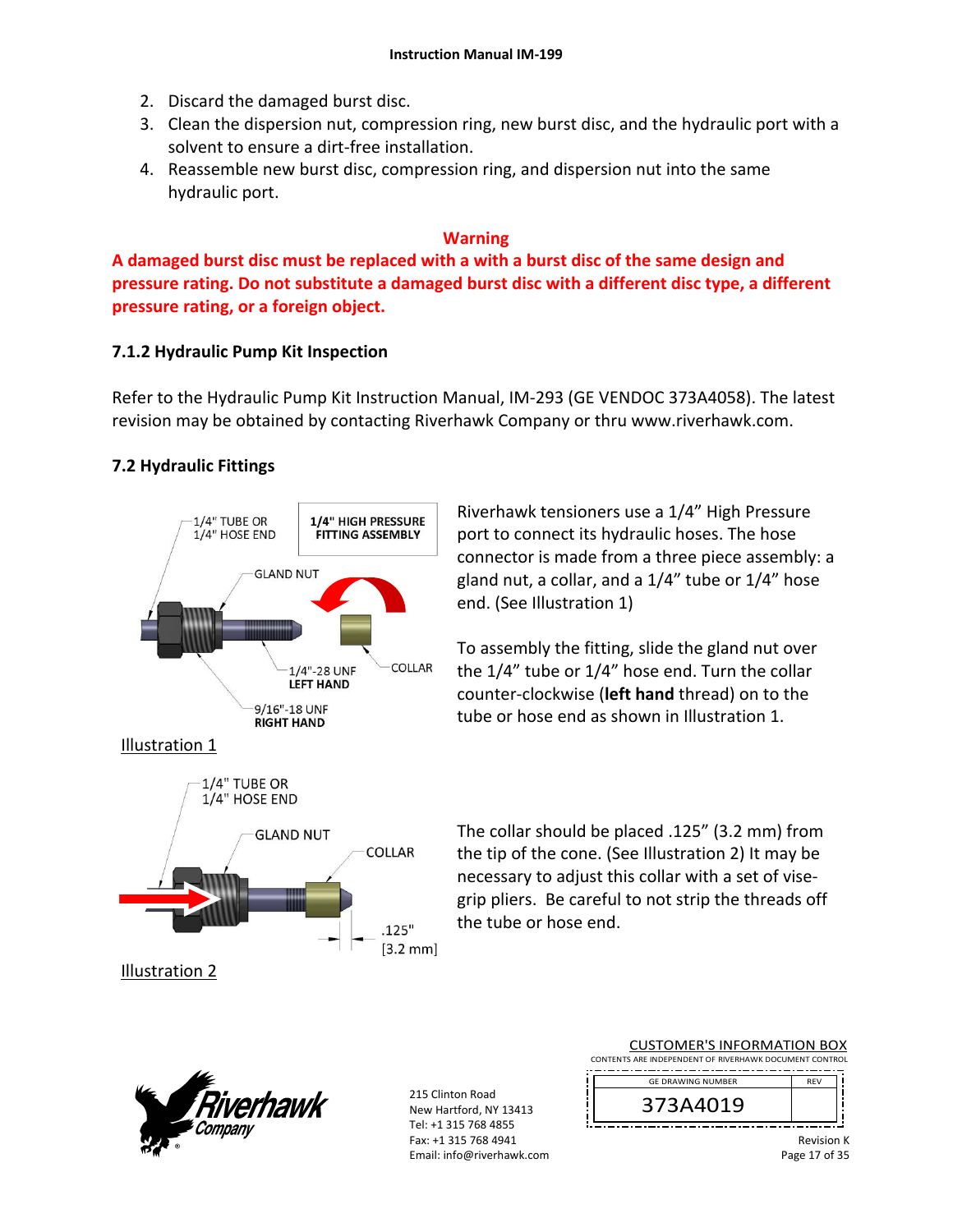

Slide the gland nut down over the collar. (See Illustration 3) Insert the 1/4" tube or 1/4" hose end into tensioner or hydraulic pump. While firmly holding the tube or hose end to stop it from rotating, turn the gland nut clockwise (**right hand** thread) and torque the gland nut to 25 FT‐LBS (34 N‐m).

# Tips:

- Make sure all parts are clean and free from debris.
- Protect the cone on the end of the  $1/4$ " tube or 1/4" hose end from scratches as this is the sealing surface.
- Replace red plastic caps when finished to protect the threads and cone.

# **8.0 Assembly of Tensioner on a Stud**

# **8.1 Handling of the Tensioner**

Rest the tensioner on top of the coupling shaft. Using a strap just long enough to go around the coupling shaft, attach each end to the handles of the tensioner. One way to do this is to attach the strap by looping the strap through itself around the handle of the tensioner on one side then around the coupling shaft and finally attached to the handle on the other side with a D‐ shackle. This will help hold the tensioner in place should it fall off of the shaft. The strap also helps the operators move the tensioner around the shaft while tensioning.

If possible, use a 'Come‐along' or chain fall from the ceiling of the coupling room and attach it to the tensioner using a short strap wrapped through the handles and around the top of the tensioner. This will allow the operators to easily move the tensioner around the coupling shaft by supporting the weight of the tool.

# **8.2 Kit Assembly**

Assemble the hydraulic pump with its hose to the tensioner and bleed out the air per following instructions in section 8.3.



215 Clinton Road New Hartford, NY 13413 Tel: +1 315 768 4855 Fax: +1 315 768 4941 Email: info@riverhawk.com

| <b>CUSTOMER'S INFORMATION BOX</b>                      |  |
|--------------------------------------------------------|--|
| CONTENTS ARE INDEPENDENT OF RIVERHAWK DOCUMENT CONTROL |  |

--------------------------------------REV GE DRAWING NUMBER



Revision K Page 18 of 35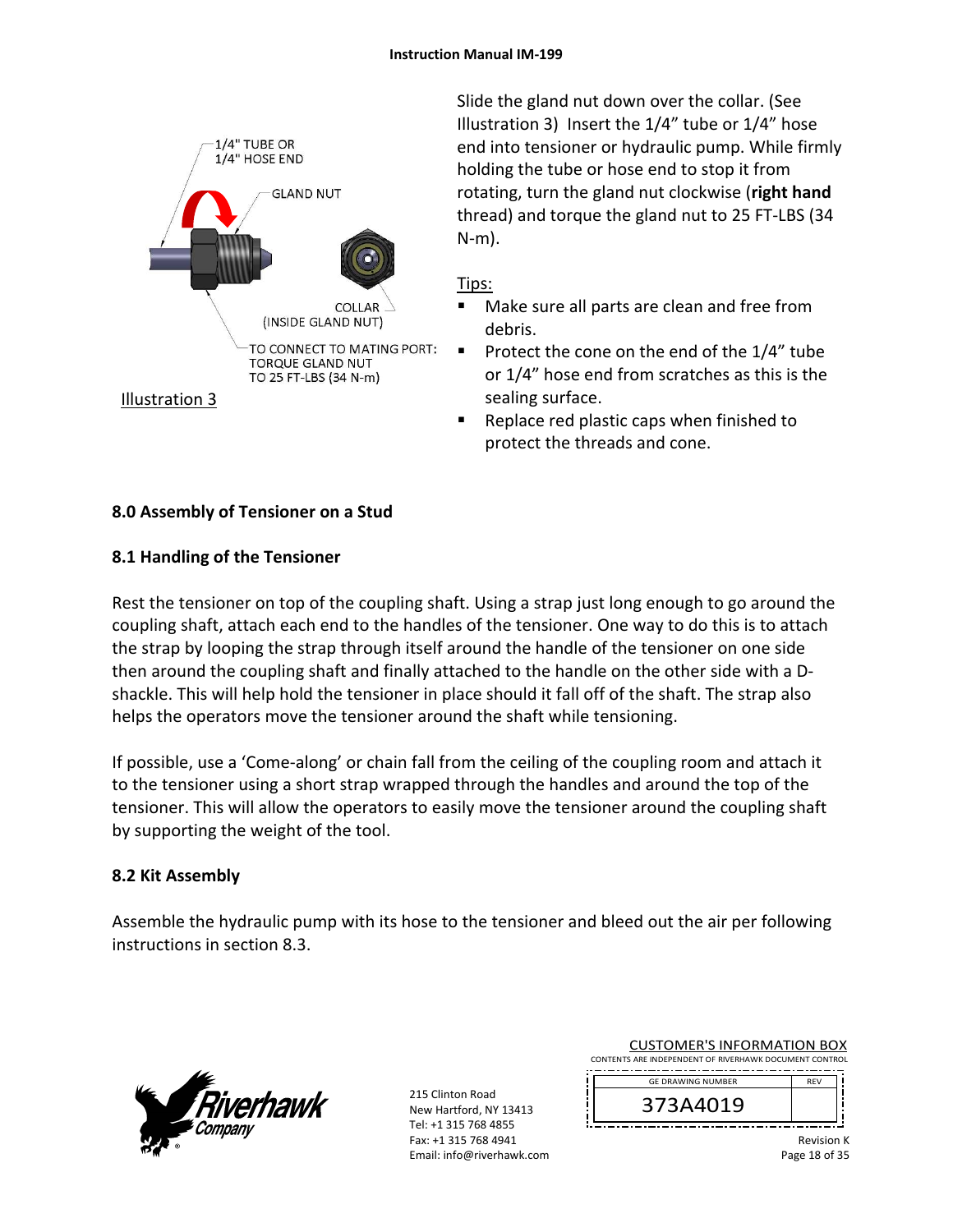Refer to the hardware assembly drawing (HF-xxxx) listed in Section 2.0 of this manual and the tensioner assembly drawing (HT‐xxxx) listed in Section 4.5 of this manual to determine which side of the flange the tensioner must be located on in order to use the tensioner properly.



**Picture 8A** – Features of the Hydraulic Tensioner

**Note: Before threading the puller screw into the stud, carefully check the cleanliness of both the stud's and the puller screw's conical threads. Apply a light coat of clean turbine oil or a spray lubricant to the puller screw. Do not use "Never Seize" on the conical threads. This procedure will ease assembly and assure positive mating of the threads before tightening.** 

Assembly sequence is as follows:

- 1. Open the hydraulic return valve on the pump to allow hydraulic fluid to be pushed back from the puller tool into the pump reservoir. (This is automatic on the air‐operated hydraulic pump)
- 2. Place the spanner ring over the puller screw on the tensioner.
- 3. Apply a light coat of clean turbine oil or a spray lubricant to the puller screw. Do not use "Never Seize" on the conical threads.
- 4. Place and hold the tensioner assembly over the end of the stud to be tightened.



| <b>CUSTOMER'S INFORMATION BOX</b><br>CONTENTS ARE INDEPENDENT OF RIVERHAWK DOCUMENT CONTROL |            |  |
|---------------------------------------------------------------------------------------------|------------|--|
| <b>GE DRAWING NUMBER</b>                                                                    | <b>RFV</b> |  |
| 373A4019                                                                                    |            |  |
|                                                                                             |            |  |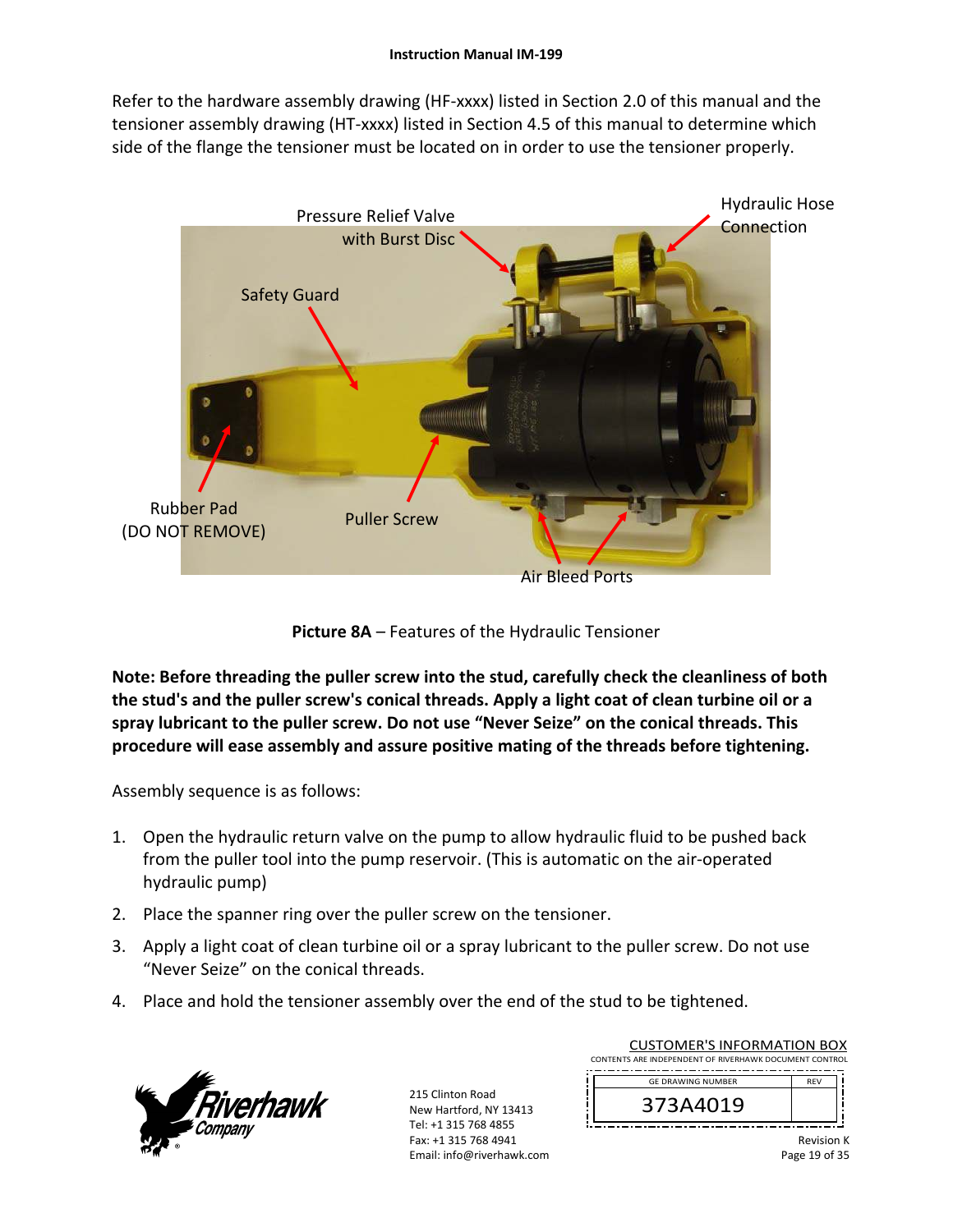- 5. Slide the puller screw in to the tapered thread of the stud and hand tighten. **Be sure not to cross thread assembly.**
- 6. Hold the stud steady with a 1/2" hex key wrench and lightly tighten the puller screw into the conical thread of the stud with a wrench.
- 7. Place the spanner ring on the cylindrical nut located on the stud.
- 8. At this point the Tensioner Assembly **MUST BE FREE TO ROTATE,** the puller screw must be tight in the stud**. DO NOT BACK OFF PULLER SCREW.**

**If the tensioner is not free to rotate when the puller screw is tight then, either (1) the stud is not properly positioned in the flange and recheck the stick‐out length and reposition the nuts, or (2) The tensioner is damaged and must be returned for repair.** 

# **CAUTION**

**Do not over extend the stud. Over extension can cause the piston to lose its seal and leak oil.** 

# **CAUTION**

**Personal injury and equipment damage can occur if the puller screw is not securely engaged with the tapered threads of the stud. Proper engagement is achieved when the puller screw is tight in the stud and the tensioner assembly is free to turn.** 

**8.3 Bleeding Hydraulic System** 

# **WARNING**

**To avoid failure, ensure safety, and proper operation, the tensioner assembly must be installed on a stud in the flange before bleeding and pressurizing the tensioner. Do not use the tensioner at any pressure unless the tool is installed on a stud in a flange.** 

The tensioner has four ports, one for pressurizing, two for bleeding the system, and a fourth pressure relief port. To facilitate bleeding, start by first mounting the tensioner at the 9 o'clock stud position, this will critically place the bleed ports in their uppermost position. In addition, make sure that the pump is always situated below the tensioner assembly.

The tensioner is equipped with 5/8" hex coned stem bleeder fittings installed in the bleeder ports. With these two fittings loosened simultaneously, stroke the pump repeatedly until the streams of oil exiting the tool from each port are free of air, then retighten the fittings.

**Note:** The hose is stiff; use of this tooling can be simplified by temporarily installing the tensioner on one stud prior to final tightening of fittings. This will reduce the tendency for the fittings to loosen during use.



215 Clinton Road New Hartford, NY 13413 Tel: +1 315 768 4855 Fax: +1 315 768 4941 Email: info@riverhawk.com

| <b>CUSTOMER'S INFORMATION BOX</b><br>CONTENTS ARE INDEPENDENT OF RIVERHAWK DOCUMENT CONTROL |            |
|---------------------------------------------------------------------------------------------|------------|
| <b>GE DRAWING NUMBER</b>                                                                    | <b>RFV</b> |
| 373A4019                                                                                    |            |

Revision K Page 20 of 35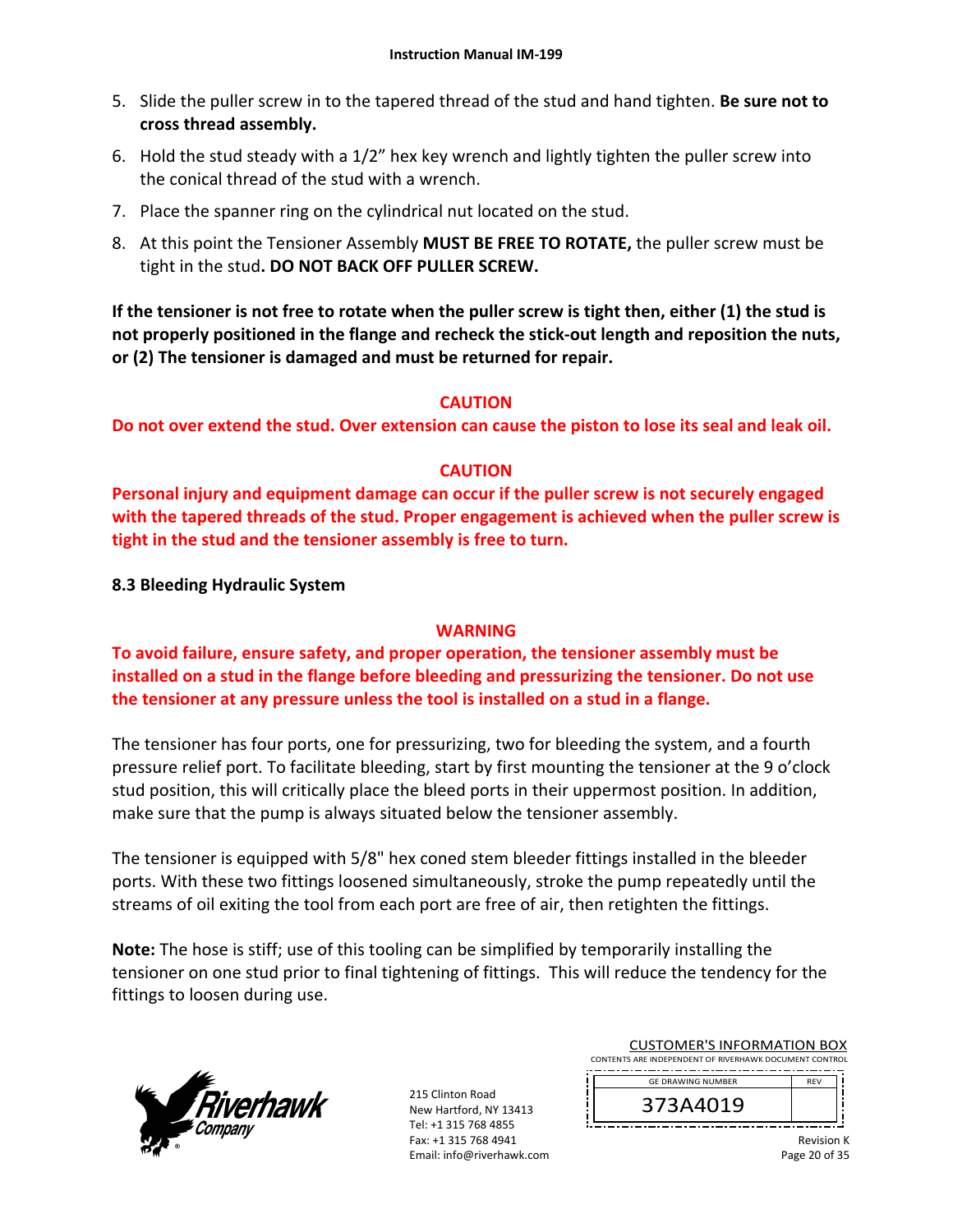# **9.0 Stud Tensioning**

The studs will be tensioned in two steps, at 50% pressure and at final pressure. Follow the tensioning sequence for each flange joint as defined on the record sheets found at the end of this manual.

## **9.1 Tensioning at 50% pressure**

After the tensioner is properly installed apply hydraulic pressure to the tool. Bring the pressure to the 50% level in accordance with the following table.

### **WARNING**

**The safety cage must be in place at all times. Keep hands out of designated areas at all times when the tensioner is pressurized otherwise personal injury can occur.** 

### **CAUTION**

**Before threading the puller screw into the stud, carefully check the cleanliness of both the stud's and the puller screw's conical threads. Apply a light coat of clean turbine oil or a spray lubricant to the puller screw. This procedure will ease assembly and assure positive mating of the threads before tightening. Do not use "Never Seize" on the conical threads.** 

# **CAUTION**

**Do not exceed the maximum pressure marked on the tensioner. Excessive pressure can damage the stud and puller screw.** 

### **CAUTION**

**Do not tighten the nut while the tool is coming up to pressure; wait until pressure is achieved before attempting to tighten the nut with the spanner ring. If the tool is not properly installed, the tool could jump off the stud while coming up to pressure.** 

| <b>Flange Position</b>       | <b>Stud Size</b> | 50% Pressure | 50% Stretch    |
|------------------------------|------------------|--------------|----------------|
| <b>Turbine to Coupling</b>   | 3"               | 10000 psi    | Do not measure |
|                              | $[76$ mm]        | [690 bar]    | Do not use     |
| <b>Coupling to Generator</b> | $2 - 3/4"$       | 10000 psi    | Do not measure |
|                              | $[71$ mm]        | [690 bar]    | Do not use     |
| Steam Turbine to             | $2 - 3/4"$       | 10000 psi    | Do not measure |
| Generator                    | $[71$ mm]        | [690 bar]    | Do not use     |



| <b>CUSTOMER'S INFORMATION BOX</b><br>CONTENTS ARE INDEPENDENT OF RIVERHAWK DOCUMENT CONTROL |                   |
|---------------------------------------------------------------------------------------------|-------------------|
| <b>GE DRAWING NUMBER</b>                                                                    | <b>RFV</b>        |
| 373A4019                                                                                    |                   |
|                                                                                             | <b>Revision K</b> |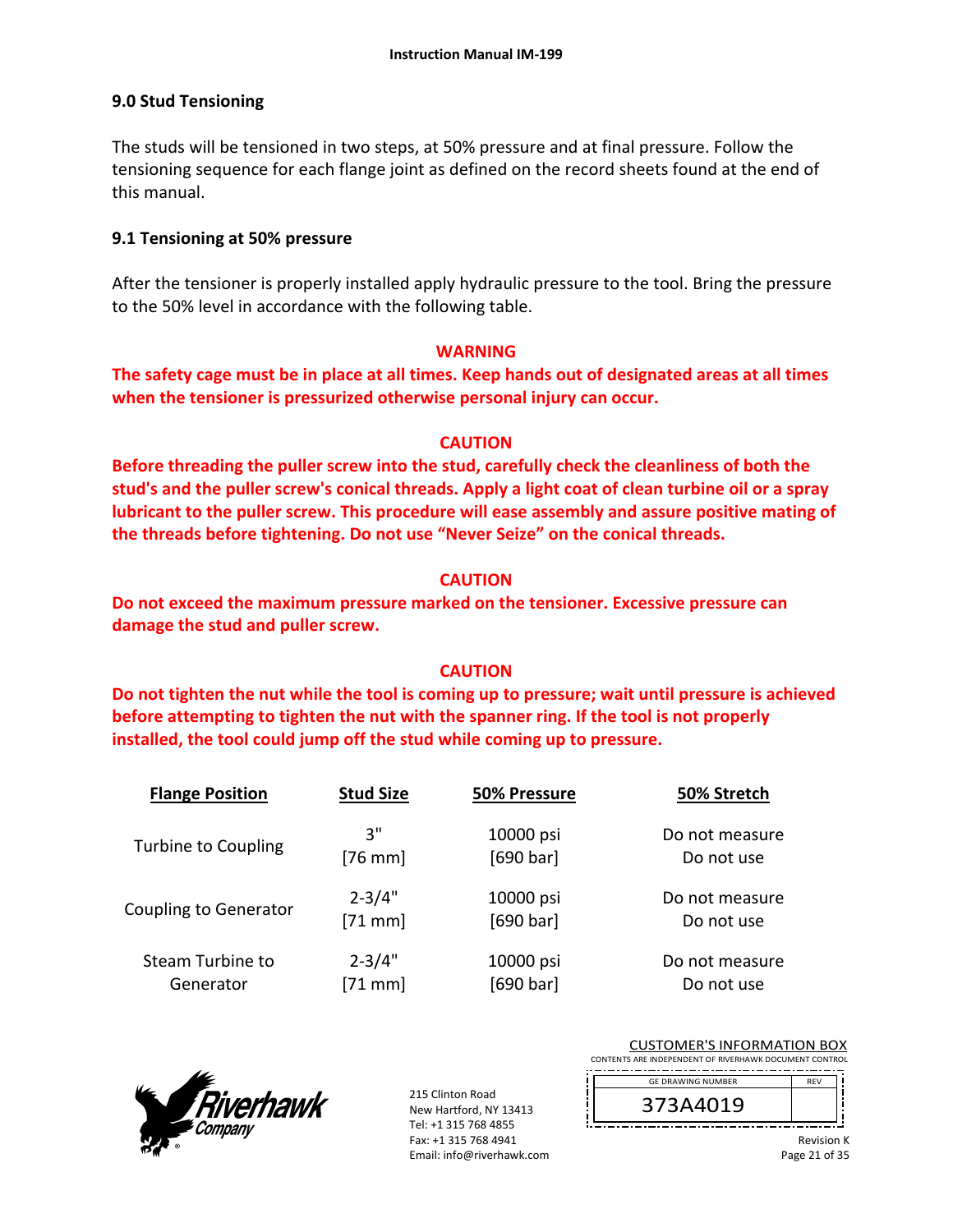# **9.1.1 Tightening of 3" and 2‐3/4" nuts**

Turn the cylindrical nut using the spanner ring and pin wrench until it bottoms on the flange.

## **9.2 Removing the Tensioner from an Installed Stud**

The tensioner removal is accomplished by the follows steps:

- 1. Release the hydraulic pressure by either releasing the hand switch on the AP‐0532 Pump Kit or by opening the valve on the MP‐0130 Manual Pump Kit and leave the valve open.
- 2. Unscrew the puller screw using a wrench and breaker bar. Do not use an impact wrench as this can damage the tensioner.
- 3. Move the tool to the next bolt hole following the tensioning pattern from the stretched record sheets at the end of this manual.

# **9.3 Tensioning at Final Pressure**

Repeat the pulling and tightening procedure stated above at full pressure. After all of the studs have been tensioned, measure the final stud length. The final pressure and required stretch values are listed in the following table.

### **WARNING**

# **The safety cage must be in place at all times. Keep hands out of designated areas at all times when the tensioner is pressurized otherwise personal injury can occur.**

### **CAUTION**

**Before threading the puller screw into the stud, carefully check the cleanliness of both the stud's and the puller screw's conical threads. Apply a light coat of clean turbine oil or a spray lubricant to the puller screw. This procedure will ease assembly and assure positive mating of the threads before tightening. Do not use "Never Seize" on the conical threads.** 

### **CAUTION**

**Do not exceed the maximum pressure marked on the tensioner. Excessive pressure can damage the stud and puller screw.** 

# **CAUTION**

**Do not tighten the nut while the tool is coming up to pressure; wait until pressure is achieved before attempting to tighten the nut with the spanner ring. If the tool is not properly installed, the tool could jump off the stud while coming up to pressure.**



215 Clinton Road New Hartford, NY 13413 Tel: +1 315 768 4855 Fax: +1 315 768 4941 Email: info@riverhawk.com

| <b>CUSTOMER'S INFORMATION BOX</b>                      |  |
|--------------------------------------------------------|--|
| CONTENTS ARE INDEPENDENT OF RIVERHAWK DOCUMENT CONTROL |  |
| <b>GF DRAWING NUMBER</b>                               |  |
|                                                        |  |

373A4019

Ï

Revision K Page 22 of 35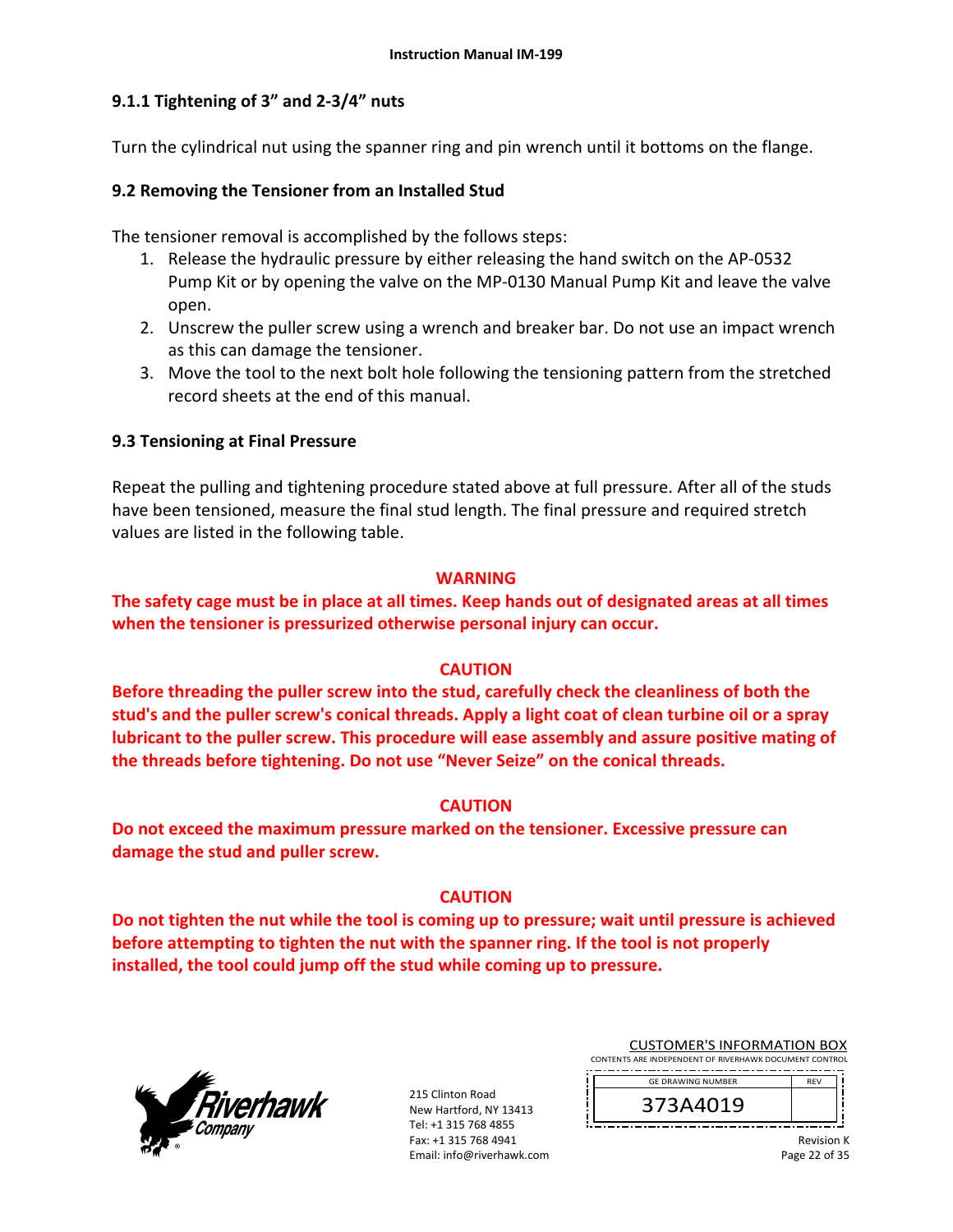#### **Instruction Manual IM‐199**

| <b>Flange Position</b>       | <b>Stud Size</b> | <b>Final Pressure</b> | <b>Final Stretch</b>  |
|------------------------------|------------------|-----------------------|-----------------------|
| <b>Turbine to Coupling</b>   | 3"               | 18000 psi             | $0.020" - 0.022"$     |
|                              | $[76$ mm]        | [1240 bar]            | $[0.51$ mm - 0.56 mm] |
| <b>Coupling to Generator</b> | $2 - 3/4"$       | 19000 psi             | $0.025" - 0.027"$     |
|                              | $[71$ mm]        | [1310 bar]            | $[0.64$ mm - 0.69 mm] |
| Steam Turbine to             | $2 - 3/4"$       | 19000 psi             | $0.025" - 0.027"$     |
| Generator                    | $[71$ mm]        | [1310 bar]            | $[0.64$ mm - 0.69 mm] |

Excessive stretch variations or low stretch values can be corrected by uninstalling all or selected studs to the pressure values stated in the above table. Have final stretch values approved by the supervisor responsible for the installation.

### **9.3.1 Tightening of 3" and 2‐3/4" nuts**

Turn the cylindrical nut using the spanner ring and pin wrench until it bottoms on the flange.

### **10.0 Thread Locking and Windage Plug Installation**

#### **10.1 Thread Locking**



### **Picture 10A** ‐ Riverhawk Locknut

Mechanical lock nuts have two set screws located in the top face. Before threading the nut onto the stud check to be certain the set screws are free to turn. Once the nut is seated torque



| <b>CUSTOMER'S INFORMATION BOX</b><br>CONTENTS ARE INDEPENDENT OF RIVERHAWK DOCUMENT CONTROL |            |
|---------------------------------------------------------------------------------------------|------------|
| <b>GF DRAWING NUMBER</b>                                                                    | <b>RFV</b> |
| 373A4019                                                                                    |            |
|                                                                                             |            |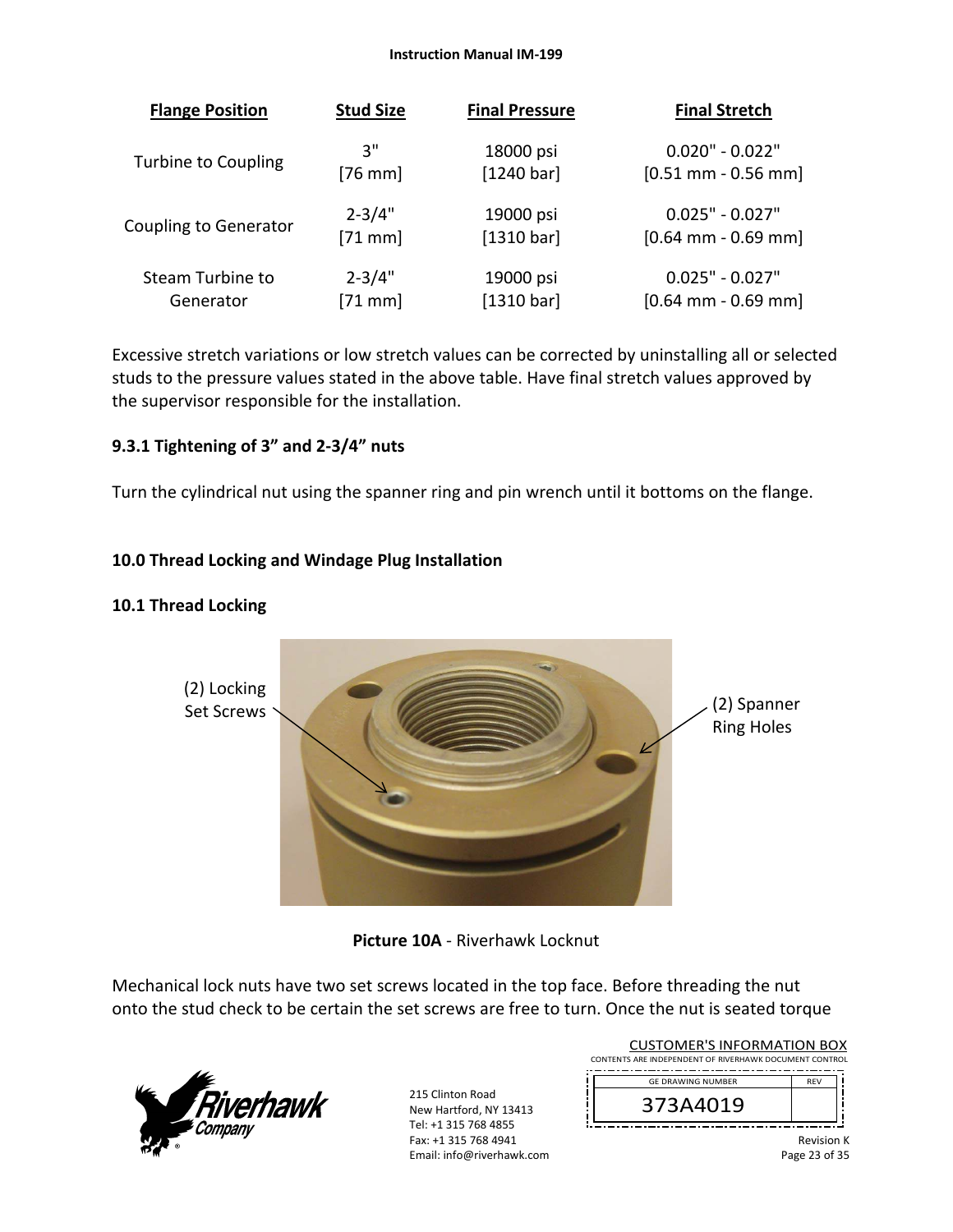the set screws to the values specified in the following table. When seated and torqued to the values specified the load created by the set screw displaces the thread of the nut in the area of the web creating the desired locking action.

| <b>Stud Size</b>       | <b>Set Screw Size</b> | <b>Torgue</b>                                         |
|------------------------|-----------------------|-------------------------------------------------------|
| יי 2<br>$[76$ mm]      | $3/8$ "-24 UN         | $200$ in lbs $-250$ in lbs<br>$[22.6 N·m - 28.2 N·m]$ |
| $2 - 3/4"$<br>$[71$ mm | $3/8$ "-24 UN         | $200$ in lbs $-250$ in lbs<br>$[22.6 N·m - 28.2 N·m]$ |

# **10.2 Windage Plug Installation**

Refer to the hardware assembly drawing (HF-xxxx) listed in Section 2.0 of this manual to determine if windage plugs are required for the installation.



**Figure 10B** – Windage Plug Installation

Assembly sequence is as follows:



215 Clinton Road New Hartford, NY 13413 Tel: +1 315 768 4855 Fax: +1 315 768 4941 Email: info@riverhawk.com

| <b>CUSTOMER'S INFORMATION BOX</b>                      |            |  |
|--------------------------------------------------------|------------|--|
| CONTENTS ARE INDEPENDENT OF RIVERHAWK DOCUMENT CONTROL |            |  |
| <b>GE DRAWING NUMBER</b>                               | <b>RFV</b> |  |
| 373A4019                                               |            |  |
|                                                        | Dovision V |  |

Revision K Page 24 of 35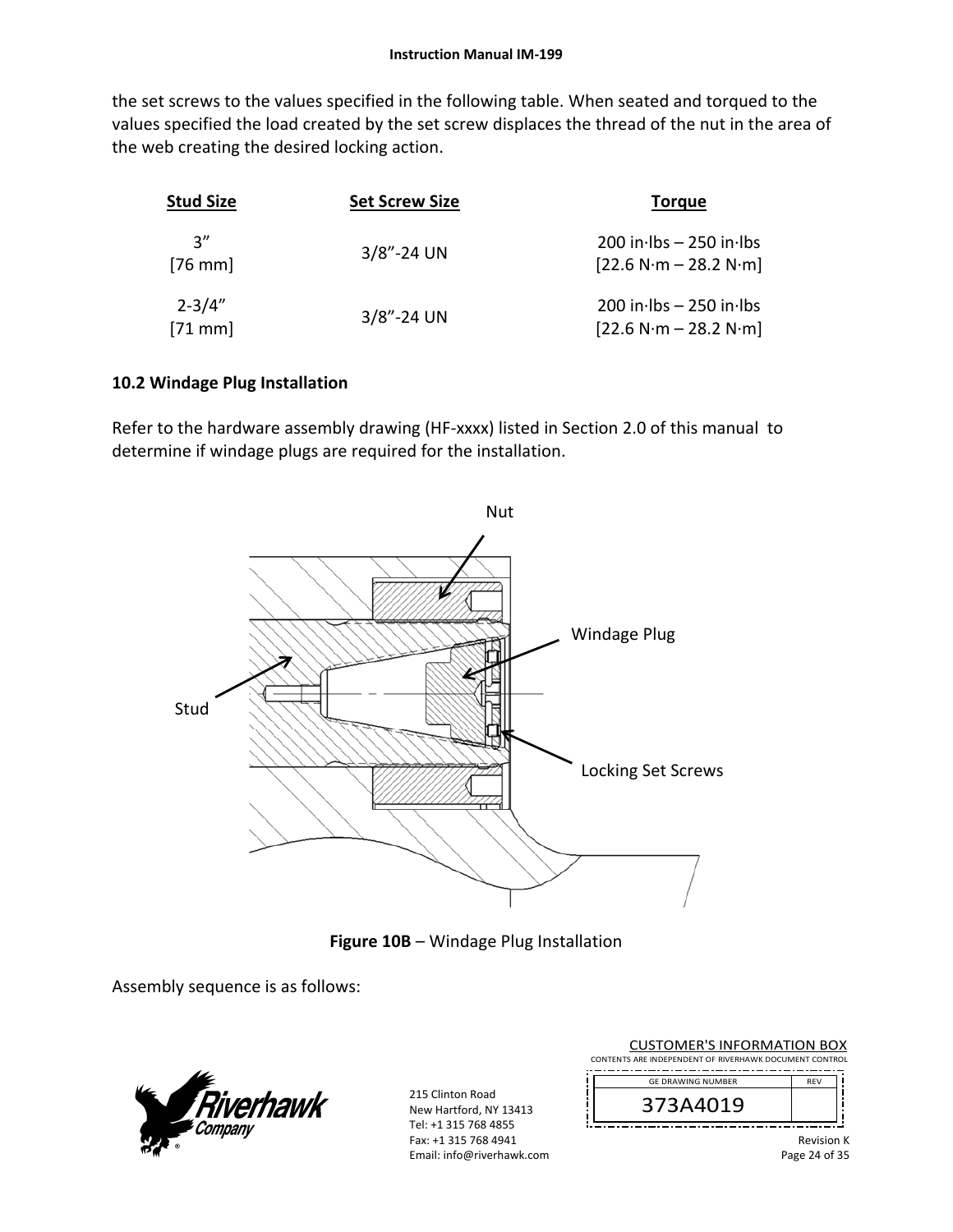- 1. Verify the stud's internal threads are clean and free from oil.
- 2. Fully insert Windage Plug by threading it into the stud's internal thread.
- 3. Torque the windage plug to 200‐250 in∙lbs (22.6 28.2 N∙m).
- 4. Tighten the windage plug's set screws to 80‐90 in∙lbs (9.0 10.1 N∙m).
- 5. Check the distance the plug is inside of the stud. The plug should be at a minimum of .06" (1.5mm) below the face of the stud.

### **11.0 Stud and Nut Removal**

### **11.1 Handling of the Tensioner**

Rest the tensioner on top of the coupling shaft. Using a strap just long enough to go around the coupling shaft, attach each end to the handles of the tensioner. One way to do this is to attach the strap by looping the strap through itself around the handle of the tensioner on one side then around the coupling shaft and finally attached to the handle on the other side with a D‐ shackle. This will help hold the tensioner in place should it fall off of the shaft. The strap also helps the operators move the tensioner around the shaft while tensioning.

If possible, use a 'Come‐along' or chain fall from the ceiling of the coupling room and attach it to the tensioner using a short strap wrapped through the handles and around the top of the tensioner. This will allow the operators to easily move the tensioner around the coupling shaft by supporting the weight of the tool.

### **11.2 Stud and Nut Removal**

Removal is accomplished as follows:

- If present, remove the windage plugs from the studs by reversing the installation instructions from section 10.2. It may be necessary to use two Allen wrenches: one to stop the windage plug from rotating, one to remove the set screws. Do not misplace the set screws.
- Using a wire brush, GT-4253, and shop air clean the internal tapered thread of the stud to remove any debris/deposits which may have accumulated during service as described in section 5.2.2.
- With an Allen-wrench loosen the two locking set screws but do not remove from the nut.



215 Clinton Road New Hartford, NY 13413 Tel: +1 315 768 4855 Fax: +1 315 768 4941 Email: info@riverhawk.com

| <u>CONTENTO ANE INDELENDENT OF INVENIAWIN DOCOMENT CONTINUE</u> |     |
|-----------------------------------------------------------------|-----|
| <b>GE DRAWING NUMBER</b>                                        | REV |
| 373A4019                                                        |     |
|                                                                 |     |

CONTENTS ARE INDEPENT

CUSTOMER'S INFORMATION BOX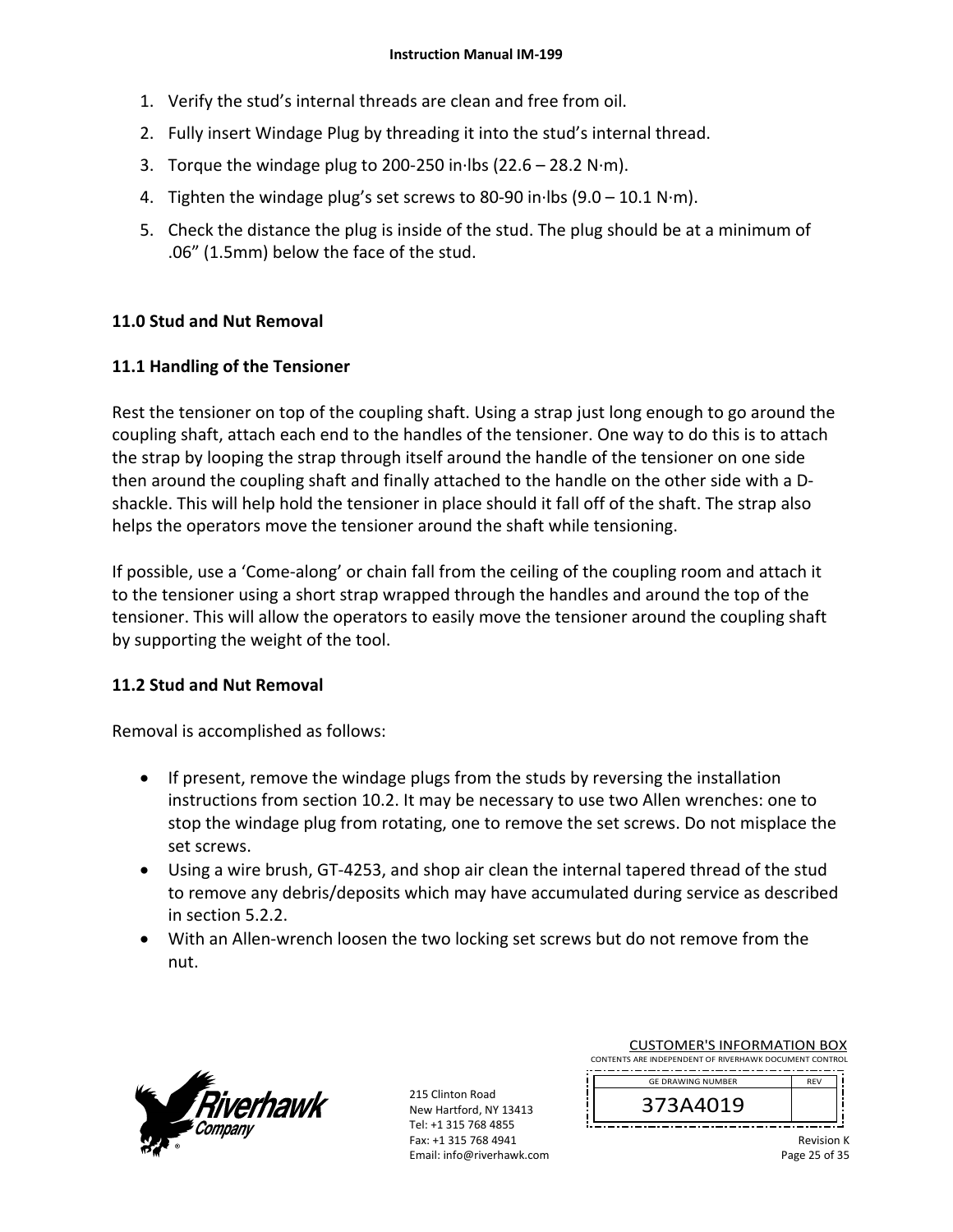#### **Instruction Manual IM‐199**



**Picture 11A** ‐ Loosening of a nut's set screws

- Install the appropriate tensioner to the stud as described in Section 8.0.
- Apply the appropriate hydraulic pressure per this table. **DO NOT BACK OFF THE PULLER SCREW.**

| <b>Flange Position</b>       | <b>Stud Size</b>        | <b>Removal Pressure</b> |
|------------------------------|-------------------------|-------------------------|
| <b>Turbine to Coupling</b>   | 3"<br>$[76$ mm]         | 18000 psi<br>[1240 bar] |
| <b>Coupling to Generator</b> | $2 - 3/4"$<br>$[71$ mm] | 19000 psi<br>[1310 bar] |
| Steam Turbine to Generator   | $2 - 3/4"$<br>$[71$ mm] | 19000 psi<br>[1310 bar] |

 Using the spanner ring and spanner/pin wrenches, loosen the nut, then release the pressure.

# **11.3.1 Removing the Tensioner from a Stud**

The tensioner removal is to accomplished by the follows steps:

1. Release the hydraulic pressure by either releasing the hand switch on the AP‐0532 Pump Kit or by opening the valve on the MP‐0130 Manual Pump Kit and leave the valve open.



| <b>CUSTOMER'S INFORMATION BOX</b>                      |            |  |  |  |  |
|--------------------------------------------------------|------------|--|--|--|--|
| CONTENTS ARE INDEPENDENT OF RIVERHAWK DOCUMENT CONTROL |            |  |  |  |  |
| <b>GE DRAWING NUMBER</b>                               | <b>RFV</b> |  |  |  |  |
| 373A4019                                               |            |  |  |  |  |
|                                                        |            |  |  |  |  |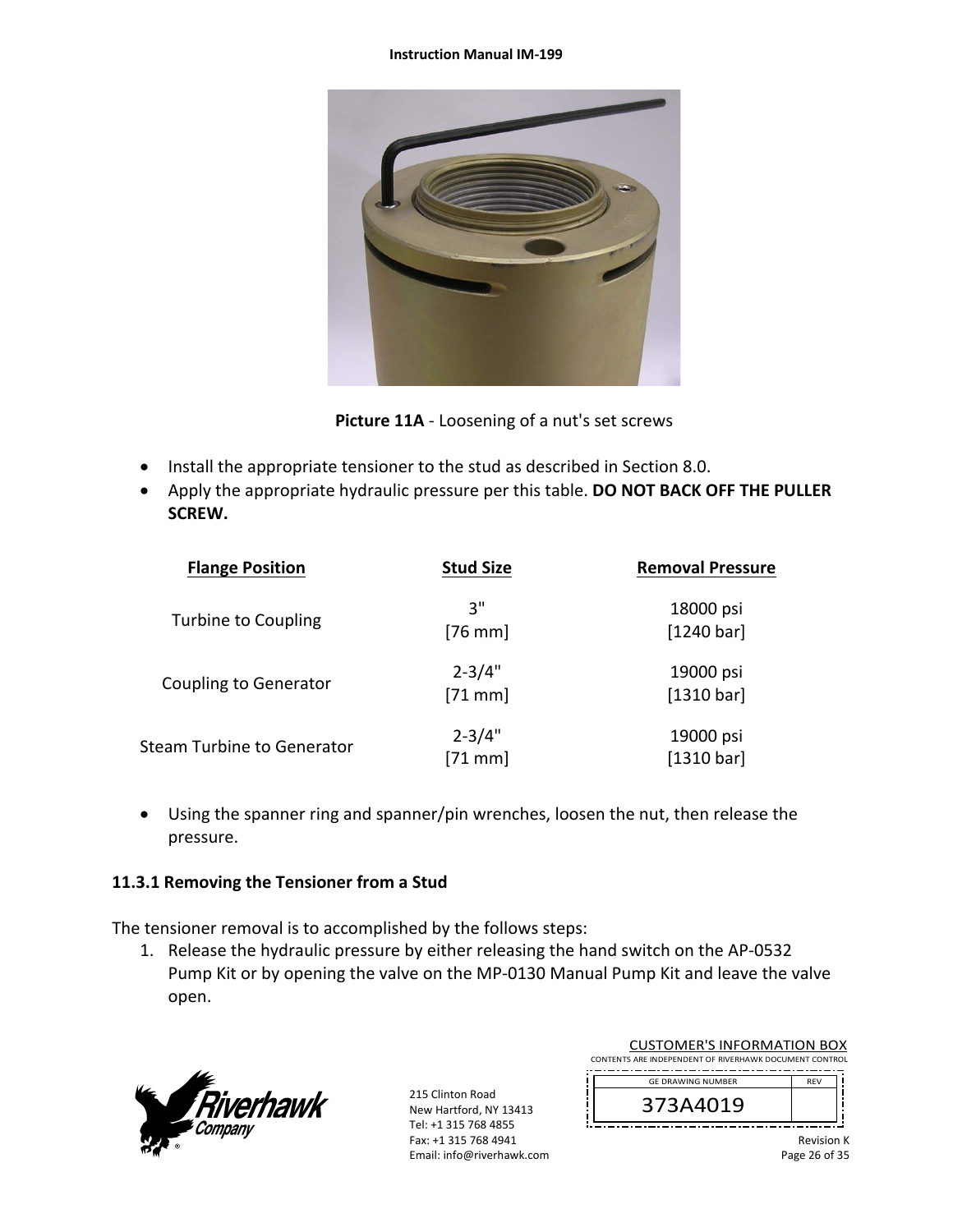- 2. Insert 1/2" hex Allen wrench into the back side of the stud to prevent the stud from rotating while you unscrew the puller screw.
- 3. Unscrew the puller screw using a wrench and, if necessary, a breaker bar. Do not use an impact wrench as this can damage the tensioner.
- 4. Move the tool to the next stud/nut assembly to be tensioned, following the sequence/pattern as defined on the supplied data sheets.

# **12.0 Storage Instructions**

Follow these directions to properly store your hydraulic tensioner and hydraulic pump kit for long term storage and shipment.

If any damage is observed, contact the Riverhawk Company to schedule a maintenance inspection.

# **12.1 Hydraulic Pump Kit Storage**

Refer to the Hydraulic Pump Kit Instruction Manual, IM‐293 (GE VENDOC 373A4058). The latest revision may be obtained by contacting Riverhawk Company or thru www.riverhawk.com.

# **12.2 Hydraulic Tensioner Storage**

Check the tensioner for any damage

- 1. Clean puller screw and check for any debris and dents.
- 2. Puller screw should be free to rotate and move back and forth.
- 3. Seam between cylinders closed tightly.
- 4. Inspect tensioner guard for any signs of damage. Bent guards should be replaced. Also, be sure the rubber pad is in place on the end of the guard, if missing, replace.

If any damage is observed, contact the Riverhawk Company to schedule a maintenance inspection.

Place protective red plastic cap into the hydraulic port.

Coat the hydraulic tensioner with a light coat of oil and place the tensioner into the original shipping container.



215 Clinton Road New Hartford, NY 13413 Tel: +1 315 768 4855 Fax: +1 315 768 4941 Email: info@riverhawk.com

| <b>CUSTOMER'S INFORMATION BOX</b>                      |  |  |  |  |  |
|--------------------------------------------------------|--|--|--|--|--|
| CONTENTS ARE INDEPENDENT OF RIVERHAWK DOCUMENT CONTROL |  |  |  |  |  |
| <b>GE DRAWING NUMBER</b>                               |  |  |  |  |  |
|                                                        |  |  |  |  |  |

373A4019

Revision K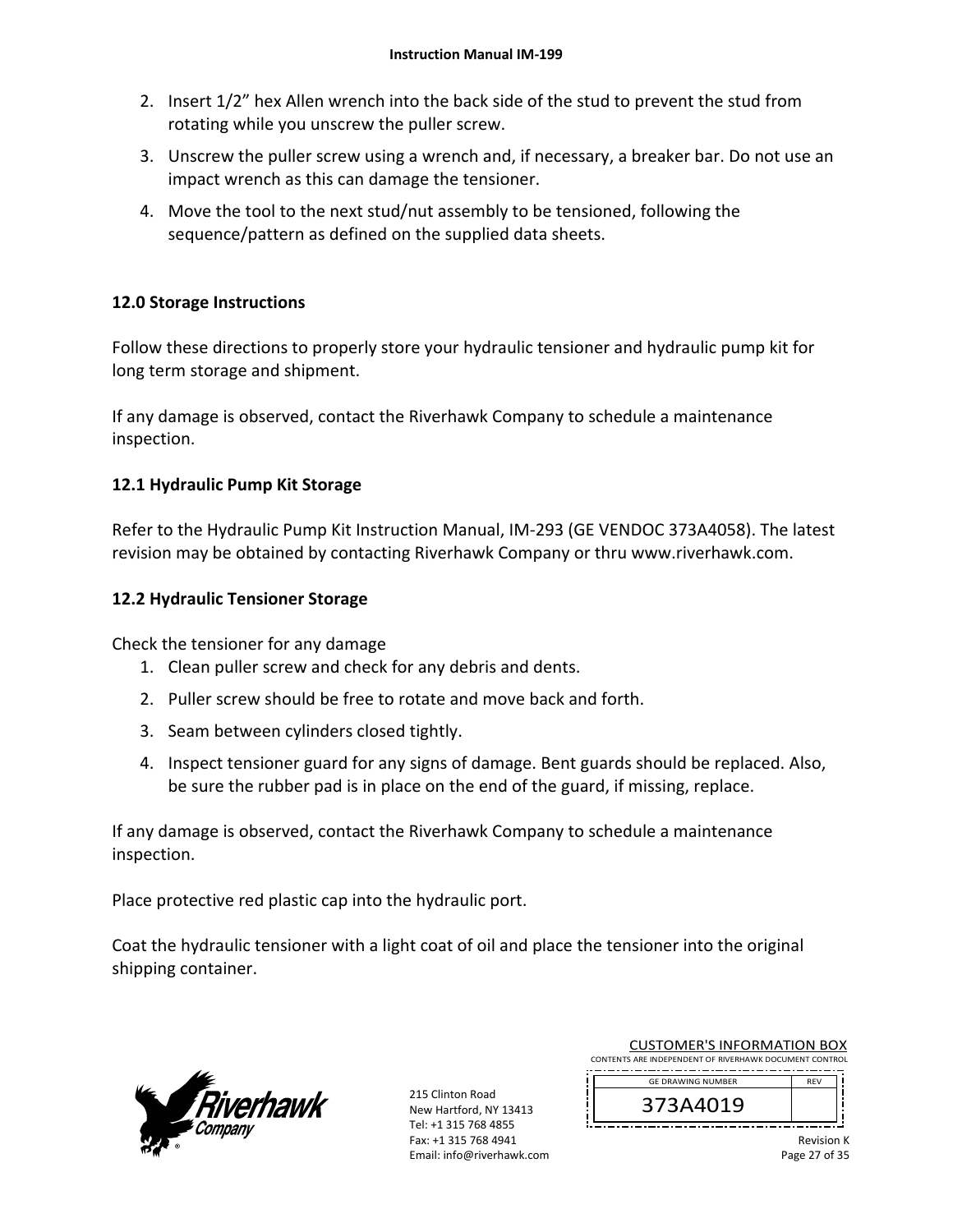### **12.3 Store shipping container**

Secure the hydraulic pump and hydraulic tensioner into the original shipping containers using the supplied wood braces.

Seal the original shipping container and store under shelter and protected from moisture, sand, and grit.

### **13.0 Frequently Asked Questions**

This section contains some frequently asked questions and problems. If the steps listed here do not solve your problem, contact the Riverhawk Company thru our website, email, or phone call.

- **Q:**  Can I rent a hydraulic tensioner kit?
- **A:**  Yes, Riverhawk has rental tensioner kits available for most of our hydraulic tensioners.
- **Q:**  A tensioner has pulled itself out of the stud's conical threads. Can I continue using a tensioner on this stud?
- **A:**  No. Both the tensioner and the stud may have been damaged and must be removed from the work area. If the stud is tensioned, a Nut Buster repair kit, from Riverhawk, must be used to remove the damaged stud by drilling out the nut. Leaving a damaged stud in place will lead to a safety hazard on future outages.

Riverhawk can supply a replacement stud and nut based on the initial weight certification supplied with the hardware set (see section 4.2). The damaged tensioner should also be returned to Riverhawk for inspection and repair.

If a stud must be left in place, paint the damaged stud with a generous amount of indelible, bright‐colored paint. Notify the appropriate GE Safety and Service personnel. Note the location of the damaged stud in the services notes for the machine.



215 Clinton Road New Hartford, NY 13413 Tel: +1 315 768 4855 Fax: +1 315 768 4941 Email: info@riverhawk.com

|  |  |  | <b>CUSTOMER'S INFORMATION BOX</b> |  |  |  |  |  |  |  |
|--|--|--|-----------------------------------|--|--|--|--|--|--|--|
|  |  |  |                                   |  |  |  |  |  |  |  |

CONTENTS ARE INDEPENDENT OF RIVERHAWK DOCUMENT CONTROL --------------------------------------REV GE DRAWING NUMBER



Revision K Page 28 of 35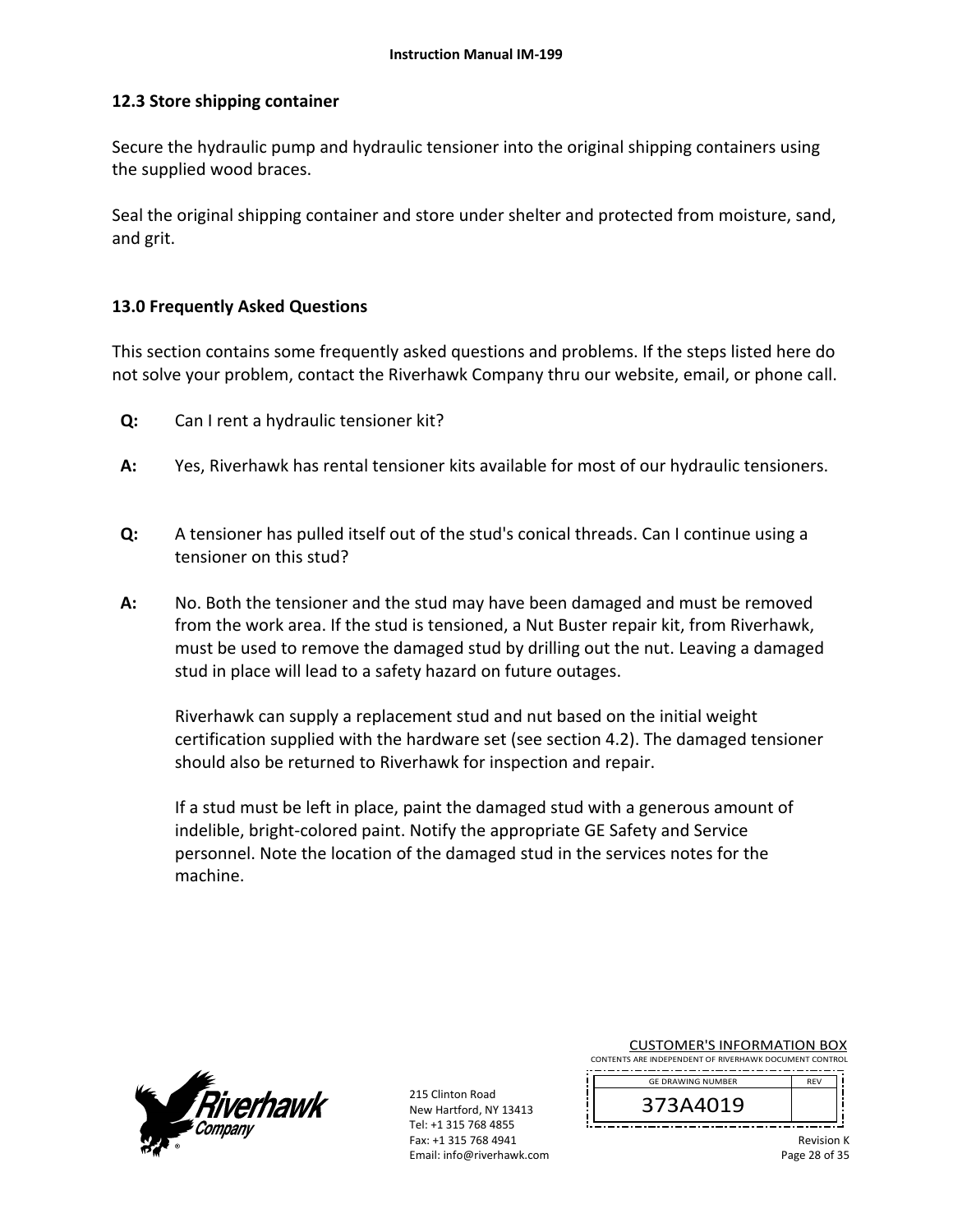- **Q:**  The hydraulic tensioner has been taken up to its final pressure. The final stretch length is short of the final stretch target. What is the next step?
- **A:**  Do not increase the hydraulic pressure. Check if the hydraulic pump is set to the right pressure. Install the tensioner and re‐pressurize the tensioner to the final pressure then recheck the stretch measurement. If the stretch value is still short, remove the stud from the hole and re‐measure the stud's initial length then try to install the stud again.
- **Q:**  The hydraulic tensioner has been taken up to its final pressure. The final stretch length is larger than the final stretch target. What is the next step?
- **A:**  Remove the stud from the bolt hole. Check if the hydraulic pump is set to the right pressure. Re‐measure the stud's initial length then try to install the stud again.
- **Q:**  Is there an easier way to support or move the tensioner around the coupling shaft?
- **A:**  In section 8.1, a method using two straps, one around the coupling shaft and the other attach to an overhead support, is described that can help.
- **Q:**  The tensioner is at its final pressure, but the nut cannot be loosened.
- **A:**  If the nuts cannot be loosened at the final pressure, continually increasing the pressure will not help and can be dangerous and in some cases make it harder to remove the nut. Check the nut to see if its set screws have been loosened. Check for and remove any corrosion around the nut's threads.
- **Q:**  How do I clean the conical threads on a stud?
- **A:**  The conical threads are best cleaned using a spiral wound brass brush in a drill as described in section 5.2.2



215 Clinton Road New Hartford, NY 13413 Tel: +1 315 768 4855 Fax: +1 315 768 4941 Email: info@riverhawk.com

| CONTENTS ARE INDEPENDENT OF RIVERHAWK DOCUMENT CONTROL |            |
|--------------------------------------------------------|------------|
| <b>GE DRAWING NUMBER</b>                               | <b>RFV</b> |
| 373A4019                                               |            |

CUSTOMER'S INFORMATION BOX

Revision K Page 29 of 35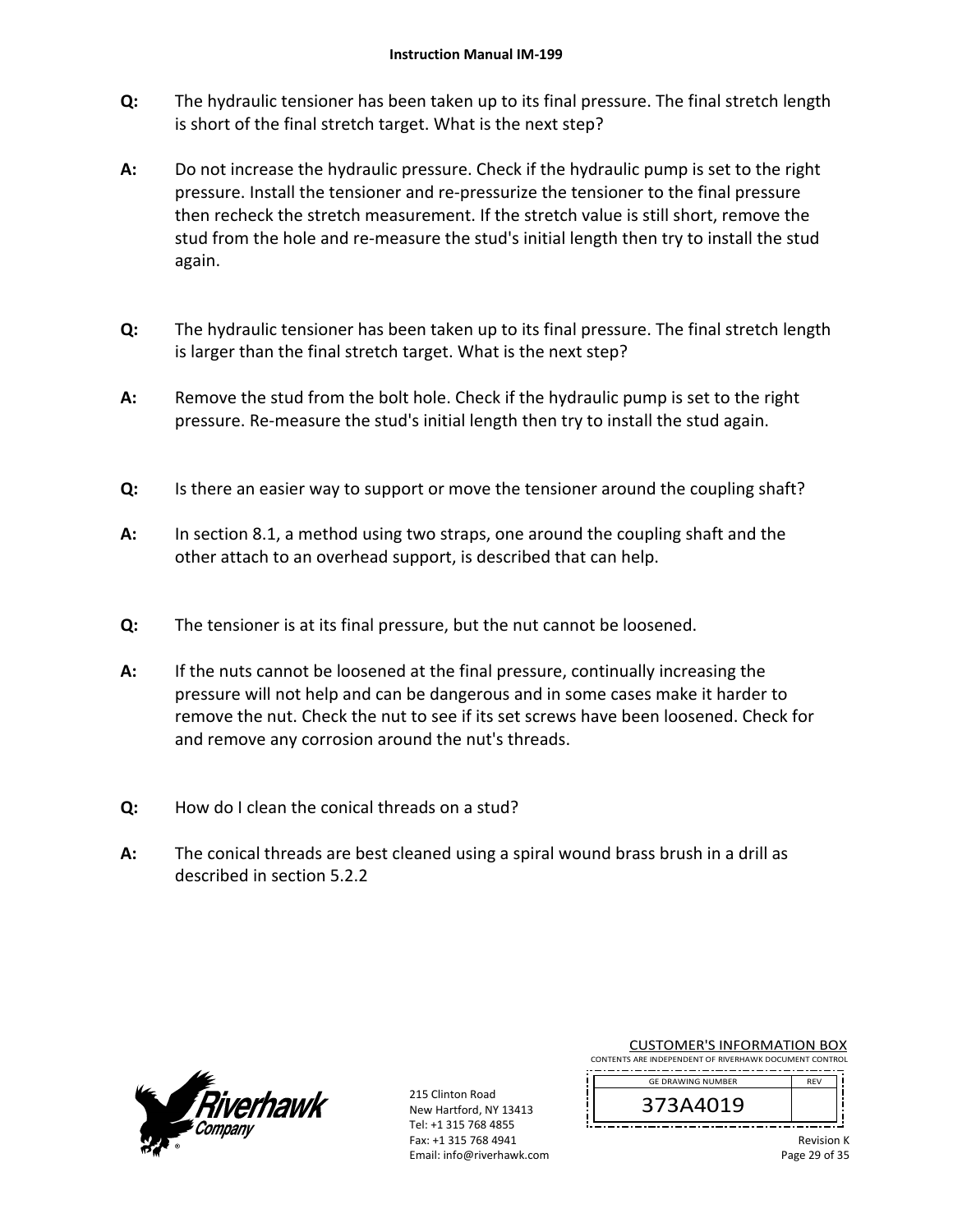- **Q:**  During the initial steps of removing a tensioned stud, the stick‐out length is found to be wrong.
- **A:**  Do not proceed. Contact Riverhawk for assistance. With the wrong stick-out length, the hydraulic tensioner has a limited stroke and may not work properly and can be damaged.
- **Q:**  The hydraulic pump appears to be leaking.
- **A:**  Check the hose connection to the hydraulic pump. If the 1/4" high pressure fitting is not assembled correctly as shown in section 7.2, it may look like the pump is leaking. If the problem continues, it may be necessary to open the pump kit. Contact Riverhawk for guidance.
- **Q:**  The hydraulic hose has a collar on it that can't be moved by hand
- **A:**  The hydraulic fitting is shown in section 7.2. The collar is sometimes held in place with a thread locking compound. This prevents the collar from moving too easily. It may be necessary to adjust this collar with a set of vise-grip pliers. Be careful to not strip the threads off the tube or hose end.

| Revision<br>Letter | <b>Effective Date</b> | Description                                                                                                               |
|--------------------|-----------------------|---------------------------------------------------------------------------------------------------------------------------|
| К                  | May 12, 2022          | Updated EC Declaration of Conformity; Added UKCA<br>Declaration of Conformity; Appendices A switched with<br>Appendices B |
|                    | Jan 16, 2015          | Updated sections 1.0, 4.3 and Appendix A3.                                                                                |
| н                  | Jun 13, 2014          | Added EC Declaration of Conformity                                                                                        |
| G                  | Apr 16, 2013          | Added GE 106T9921 to title page and sections 2.1, 2.2,<br>2.3, 2.4, and 2.5                                               |

# **14.0 Revision History**



215 Clinton Road New Hartford, NY 13413 Tel: +1 315 768 4855 Fax: +1 315 768 4941 Email: info@riverhawk.com

| <b>CUSTOMER'S INFORMATION BOX</b>                      |            |  |
|--------------------------------------------------------|------------|--|
| CONTENTS ARE INDEPENDENT OF RIVERHAWK DOCUMENT CONTROL |            |  |
| <b>GF DRAWING NUMBER</b>                               | RFV        |  |
| 373A4019                                               |            |  |
|                                                        | Revision K |  |

Revision K Page 30 of 35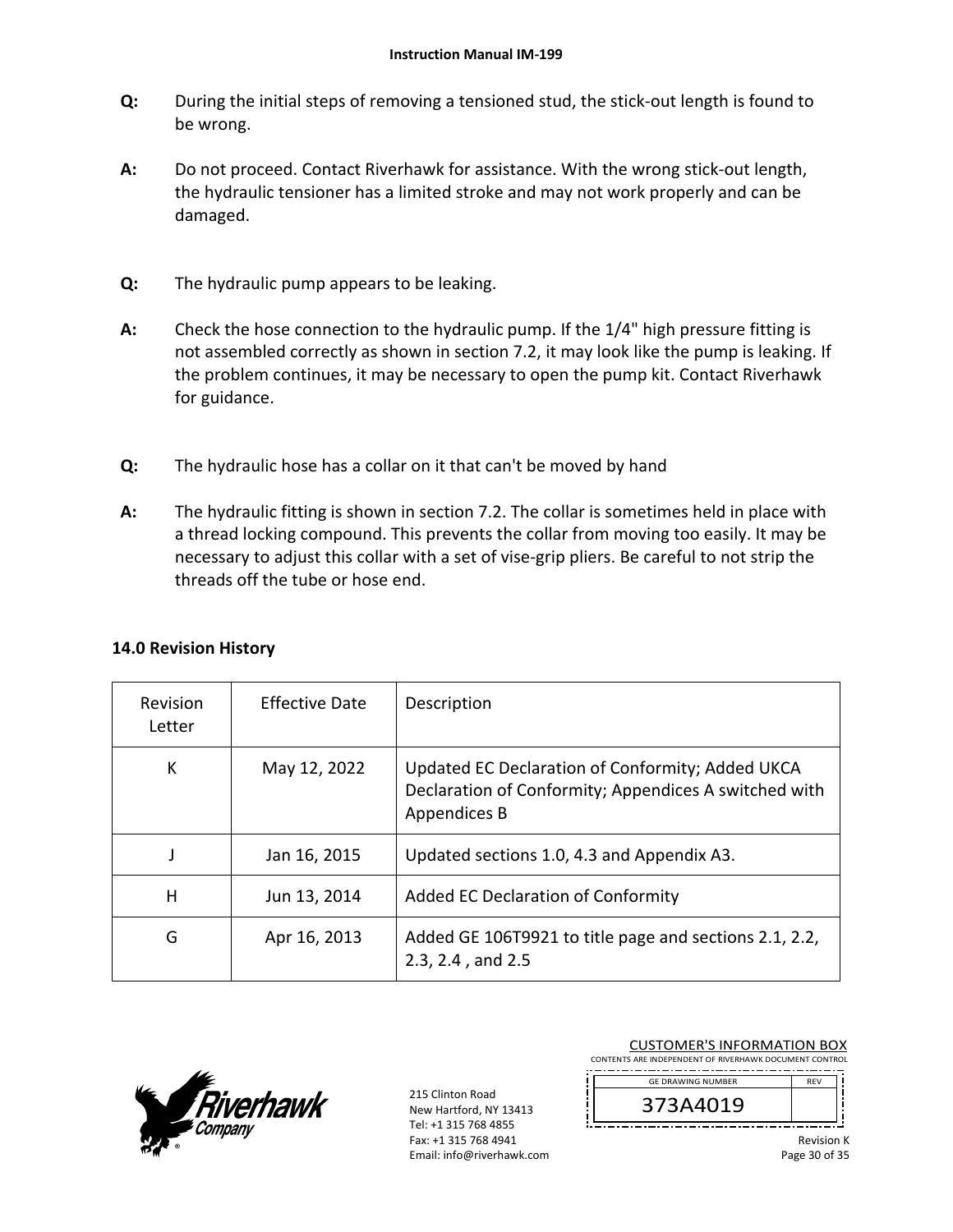| F | Nov 13, 2012 | Reformatted, general update to warnings and cautions,<br>Added IM-293 to sections 7.1.2 and 12.1, Moved and<br>Renumbered figures and pictures |
|---|--------------|------------------------------------------------------------------------------------------------------------------------------------------------|
| E | May 7, 2012  | Updated title page and section 2                                                                                                               |
| D | Jun 10, 2009 | Added turbine oil and removed "Never Seize" from<br>sections 1.0, 3.0, 8.0, and 9.0                                                            |
| C | Mar 25, 2009 | Added sections 3 and 14, revised generator side stretch<br>and final pressure                                                                  |
| B | Jun 23, 2008 | Added metric units                                                                                                                             |
| A | Jun 07, 2007 | Added Windage Plug data                                                                                                                        |
|   | Oct 23, 2006 | Released                                                                                                                                       |



215 Clinton Road New Hartford, NY 13413 Tel: +1 315 768 4855 Fax: +1 315 768 4941 Email: info@riverhawk.com

ļ

CUSTOMER'S INFORMATION BOX

CONTENTS ARE INDEPENDENT OF RIVERHAWK DOCUMENT CONTROL GE DRAWING NUMBER



Revision K Page 31 of 35

ļ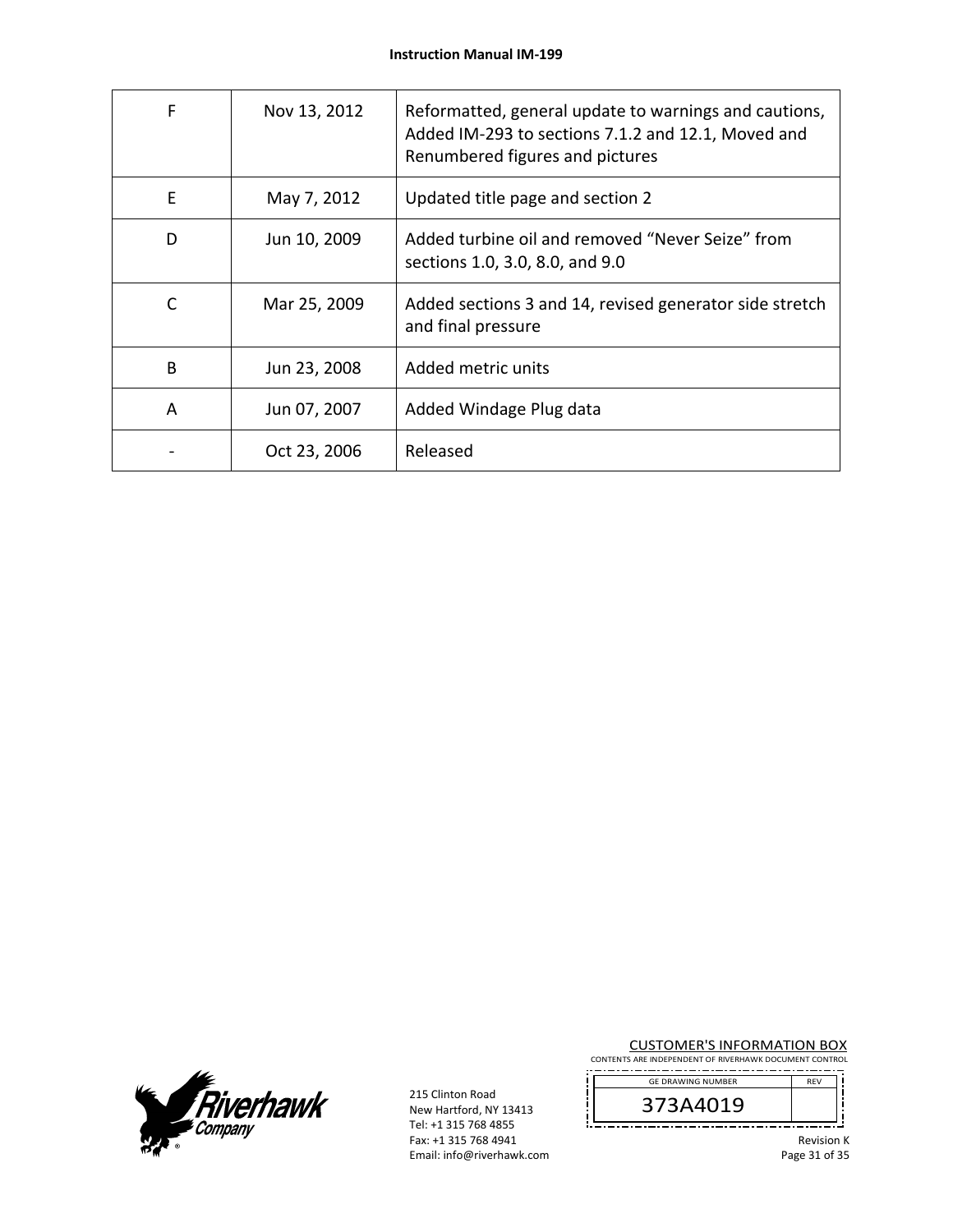### **Appendix A1**

# **EC Declaration of Conformity**

| Manufacturer: | Riverhawk Company           |
|---------------|-----------------------------|
| Address:      | 215 Clinton Road            |
|               | New Hartford, NY 13413, USA |

The hydraulic pump and bolt tensioning tool described in this manual are used for installing and applying tension to large bolts that are specifically designed by Riverhawk Company to be tensioned hydraulically.

All applicable sections of European Directive 2006/42/EC for machinery have been applied and fulfilled in the design and manufacture of the hydraulic pump and bolt tensioning tool described in this manual. Reference also ISO 12100:2010, ISO 4413:2010, and ISO 4414:2010.

Furthermore, this equipment has been manufactured under the Riverhawk quality system per EN ISO 9001:2015

Consult the Declaration of Conformance included with the shipment of this equipment that identifies the authorized Riverhawk representative, applicable serial numbers, and appropriate signature.



215 Clinton Road New Hartford, NY 13413 Tel: +1 315 768 4855 Fax: +1 315 768 4941 Email: info@riverhawk.com CUSTOMER'S INFORMATION BOX

CONTENTS ARE INDEPENDENT OF RIVERHAWK DOCUMENT CONTROL 



Revision K Page 32 of 35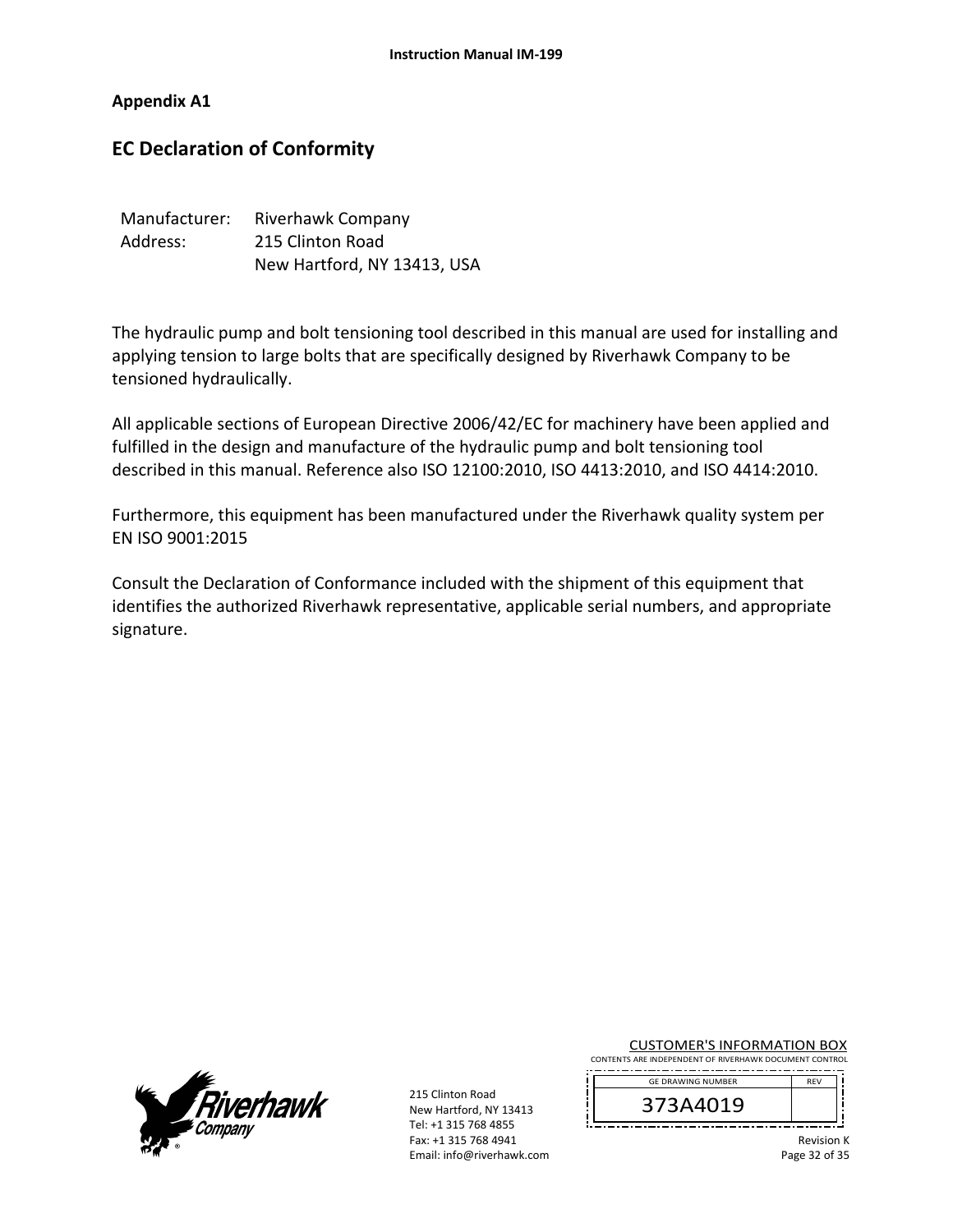### **Appendix A2**

# **UKCA Declaration of Conformity**

| Manufacturer: | Riverhawk Company           |
|---------------|-----------------------------|
| Address:      | 215 Clinton Road            |
|               | New Hartford, NY 13413, USA |

The hydraulic pump and bolt tensioning tool described in this manual are used for installing and applying tension to large bolts that are specifically designed by Riverhawk Company to be tensioned hydraulically.

All applicable sections of Supply of Machinery (Safety) 2008 have been applied and fulfilled in the design and manufacture of the hydraulic pump and bolt tensioning tool described in this manual. Reference also ISO 12100:2010, ISO 4413:2010, and ISO 4414:2010.

Furthermore, this equipment has been manufactured under the Riverhawk quality system per EN ISO 9001:2015

Consult the Declaration of Conformance included with the shipment of this equipment that identifies the authorized Riverhawk representative, applicable serial numbers, and appropriate signature.



215 Clinton Road New Hartford, NY 13413 Tel: +1 315 768 4855 Fax: +1 315 768 4941 Email: info@riverhawk.com CUSTOMER'S INFORMATION BOX

CONTENTS ARE INDEPENDENT OF RIVERHAWK DOCUMENT CONTROL 



Revision K Page 33 of 35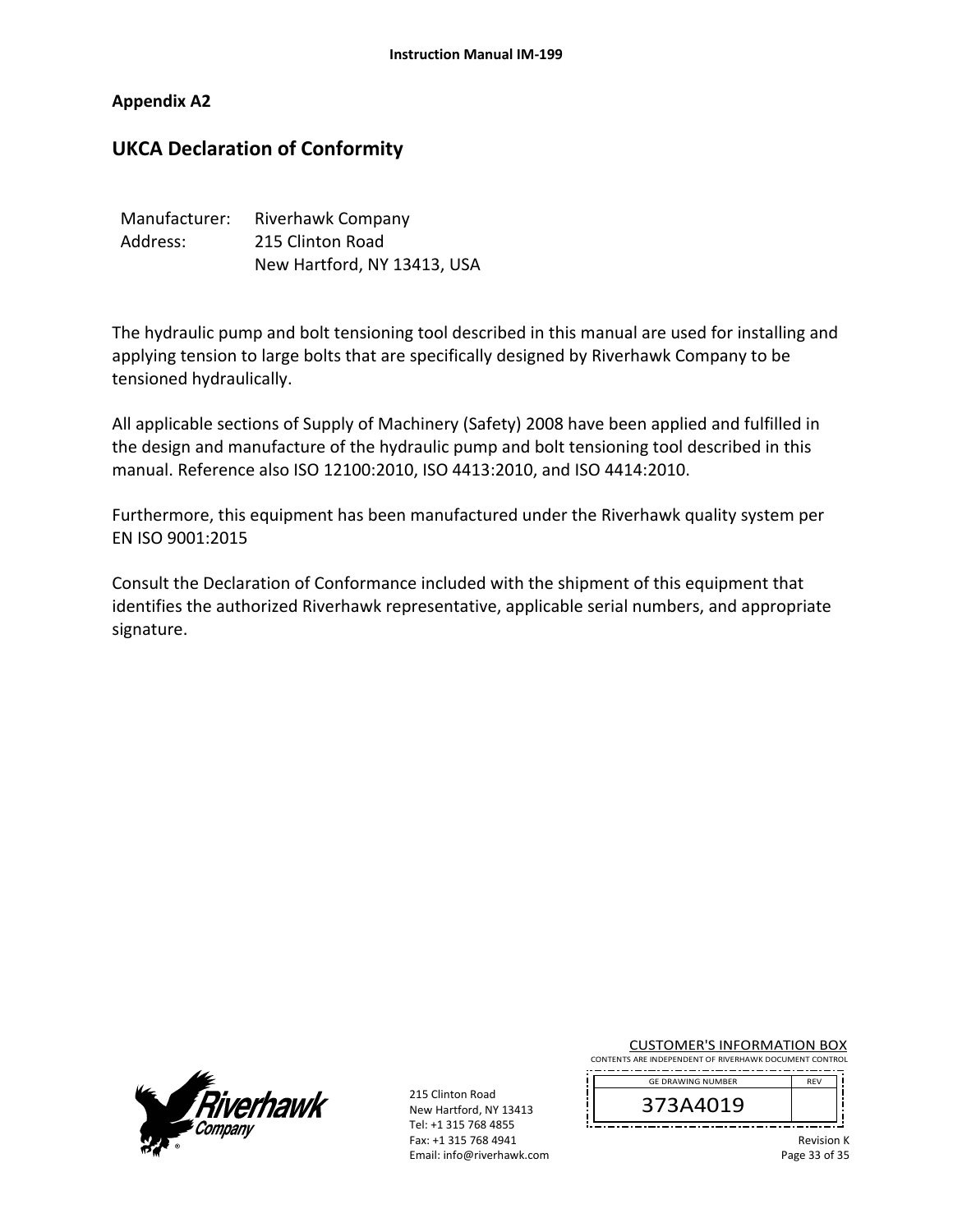# **Appendix B1**

STRETCH RECORD SHEET FOR THE GAS TURBINE TO LOAD COUPLING

TURBINE NUMBER:

DATE:

TECHNICIAN:

### SUPERVISOR:



| HOLE NUMBER      | STARTING LENGTH | <b>FINAL LENGTH</b> | <b>FINAL STRETCH</b> |
|------------------|-----------------|---------------------|----------------------|
| $\mathbf 1$      |                 |                     |                      |
| $10\,$           |                 |                     |                      |
| $\overline{2}$   |                 |                     |                      |
| $11\,$           |                 |                     |                      |
| $\mathbf{3}$     |                 |                     |                      |
| $12\,$           |                 |                     |                      |
| $\pmb{4}$        |                 |                     |                      |
| $13\,$           |                 |                     |                      |
| 5                |                 |                     |                      |
| $14\,$           |                 |                     |                      |
| $\boldsymbol{6}$ |                 |                     |                      |
| 15               |                 |                     |                      |
| $\overline{7}$   |                 |                     |                      |
| $16\,$           |                 |                     |                      |
| $\,8\,$          |                 |                     |                      |
| $17\,$           |                 |                     |                      |
| 9                |                 |                     |                      |
| 18               |                 |                     |                      |



215 Clinton Road New Hartford, NY 13413 Tel: +1 315 768 4855 Fax: +1 315 768 4941 Email: info@riverhawk.com CUSTOMER'S INFORMATION BOX

CONTENTS ARE INDEPENDENT OF RIVERHAWK DOCUMENT CONTROL GE DRAWING NUMBER

373A4019

Revision K Page 34 of 35

REV